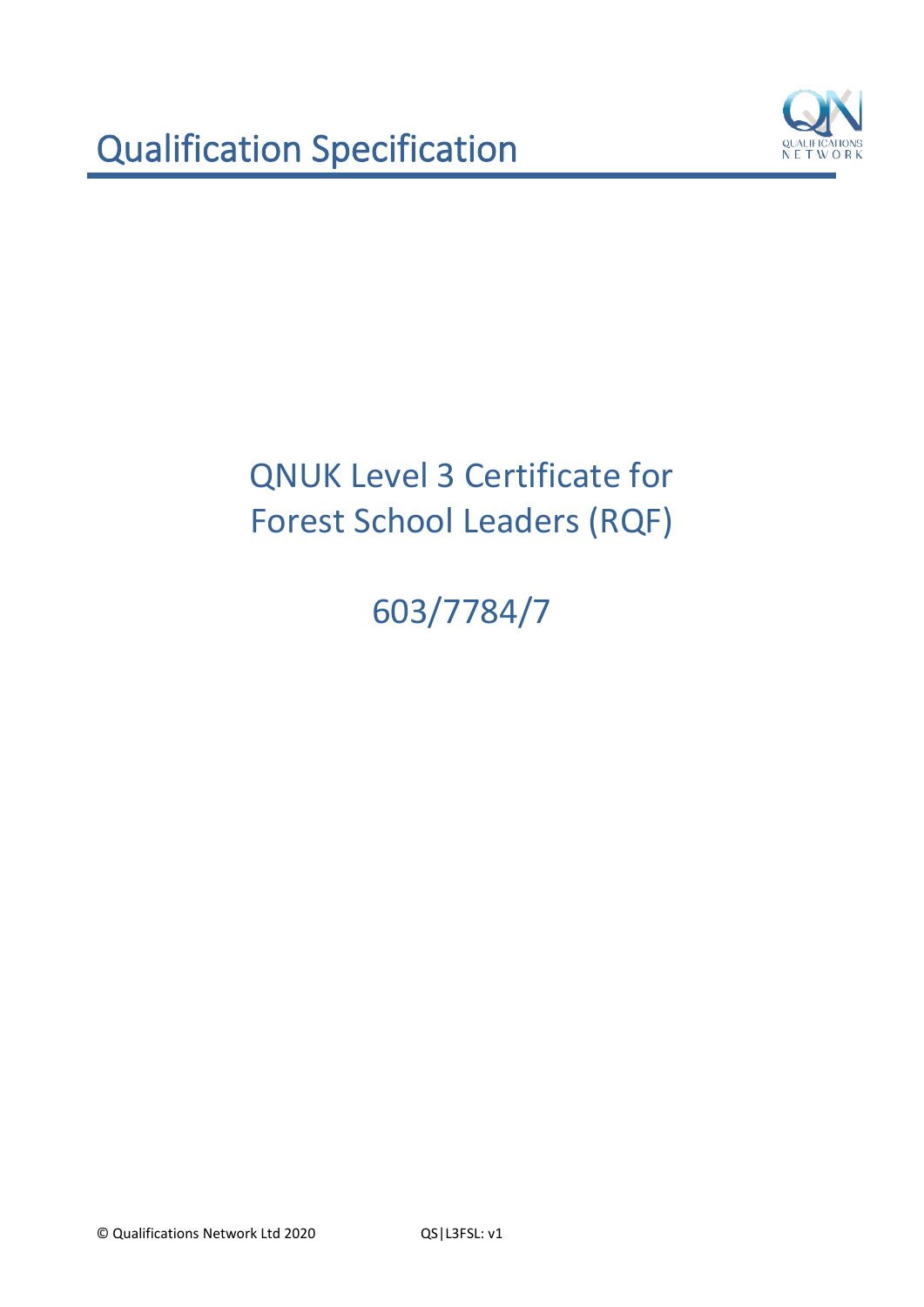

# **Contents**

| 1.    |  |
|-------|--|
| 2.    |  |
| 3.    |  |
| 4.    |  |
| 5.    |  |
| 6.    |  |
| 7.    |  |
| 8.    |  |
| 9.    |  |
| 10.   |  |
| 11.   |  |
|       |  |
|       |  |
| 13.1. |  |
| 13.2. |  |
| 13.3. |  |
| 13.4. |  |
| 13.5. |  |
|       |  |
|       |  |
| 15.1. |  |
|       |  |
|       |  |
|       |  |
|       |  |
|       |  |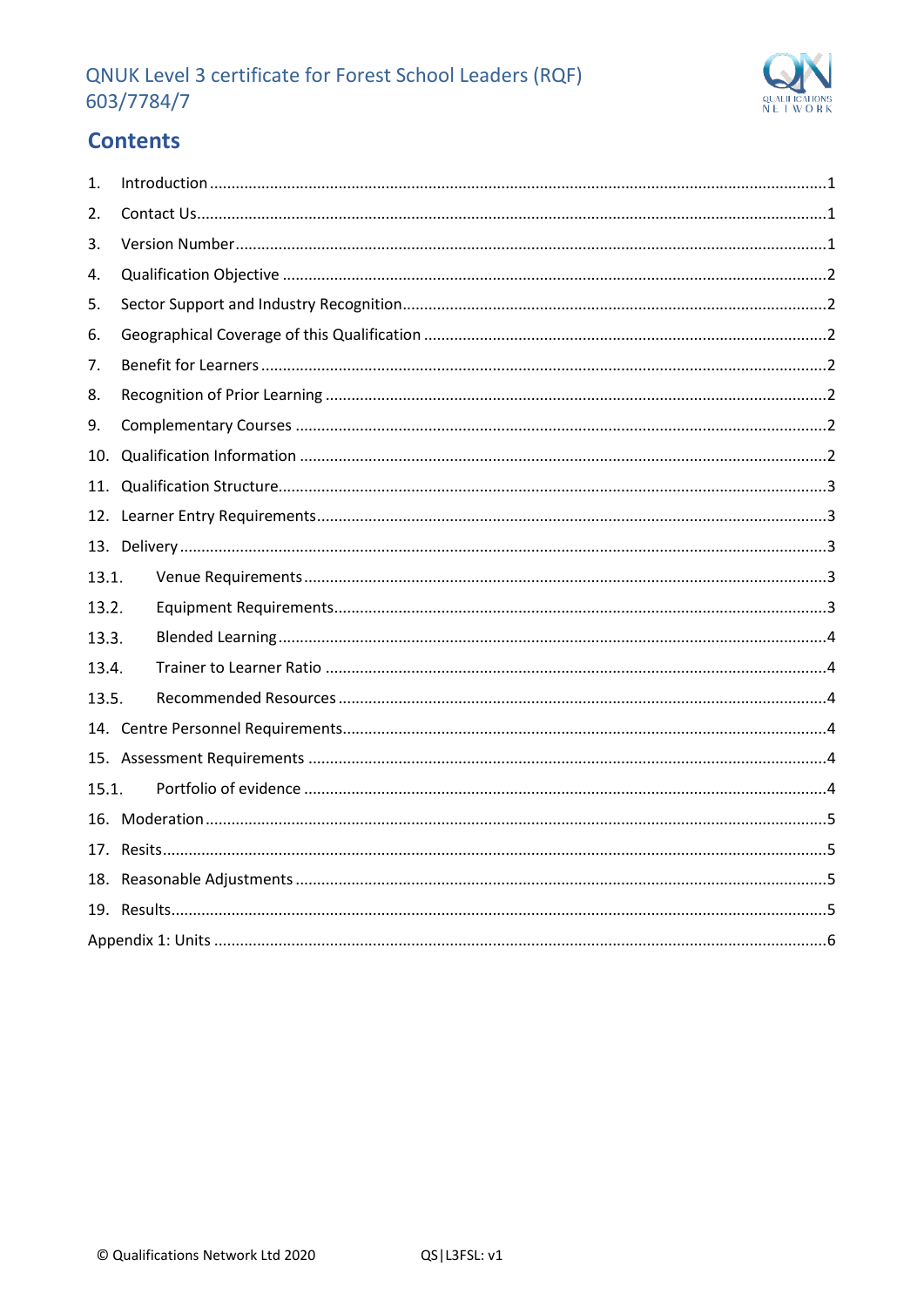

## <span id="page-2-0"></span>**1. Introduction**

Qualifications Network Limited (QNUK) is an Awarding Organisation recognised and regulated by the Office of Qualifications and Examinations (Ofqual) in England, the Council for Curriculum, Examinations and Assessment (CCEA) in Northern Ireland and Qualifications Wales.

This specification outlines key information required by users of the qualification to ensure they can make an informed decision about the suitability of the qualification they are taking or proposing to take for the purposes that they intend to use it.

## <span id="page-2-1"></span>**2. Contact Us**

Please get in touch if you need any advice or guidance with this qualification.

#### **Head Office:**

Qualifications Network First Floor Offices 86A Lancaster Road Enfield Middlesex EN2 0BX

Email: [centres@qnuk.org](mailto:CentreSupport@Qualifications-Network.co.uk) Tel: 020 3795 0559

## <span id="page-2-2"></span>**3. Version Number**

Centres should make sure they are using the most up to date document by checking the footer which will confirm the current version number.

| Document owner          | <b>Qualifications Manager</b> |
|-------------------------|-------------------------------|
| Date last updated       | 11/08/2021                    |
| <b>Next review</b>      | 11/08M2023                    |
| <b>Status</b>           | Approved                      |
| <b>Version</b>          | 1                             |
| Document control number | QS   L3FSL                    |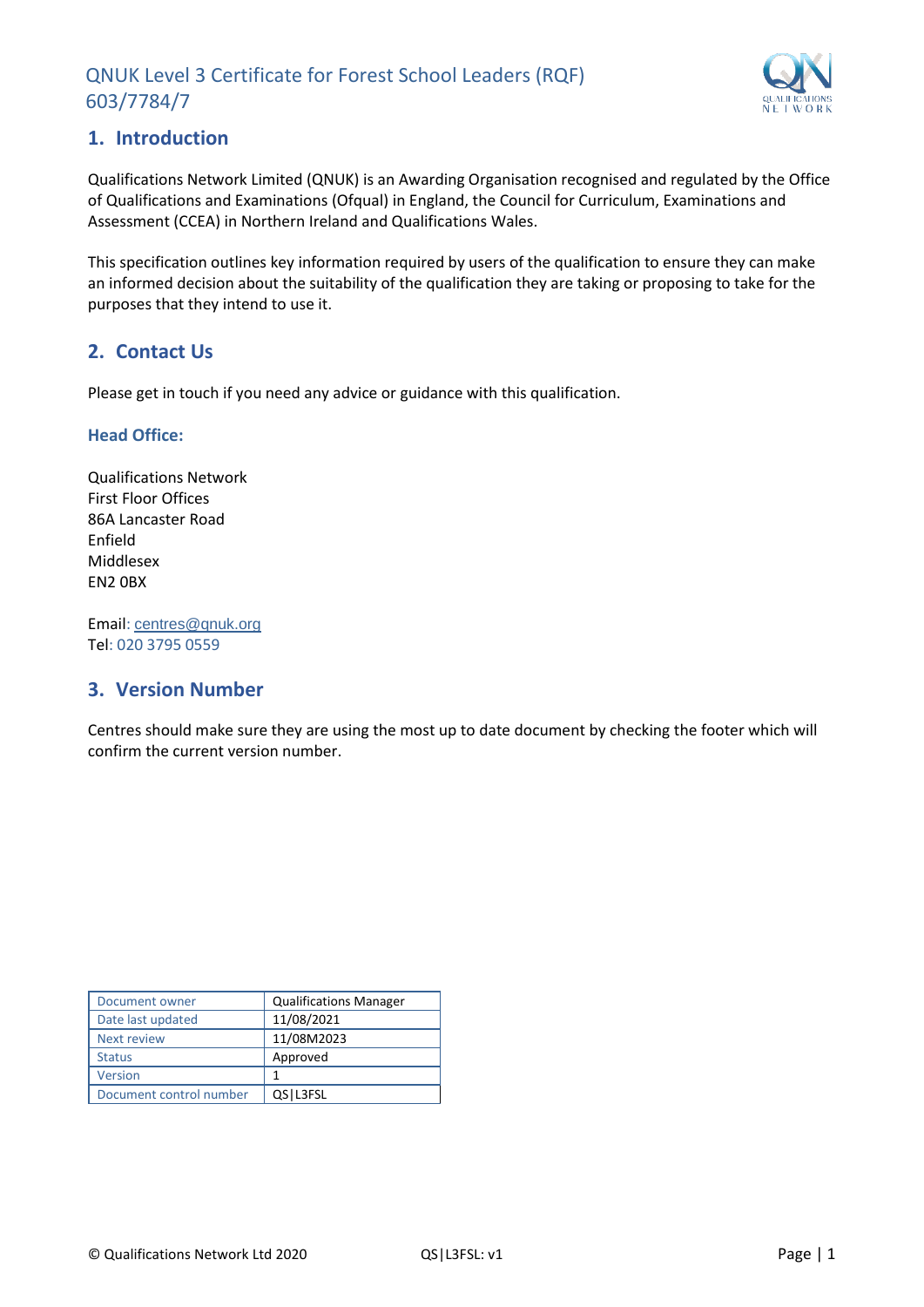

## <span id="page-3-0"></span>**4. Qualification Objective**

This qualification has several objectives, including:

- a) meeting relevant programmes of learning
- b) preparing learners for employment
- c) supporting a role in the workplace,

## <span id="page-3-1"></span>**5. Sector Support and Industry Recognition**

Our Forest School qualifications have been supported by the Forest School Association [\(https://forestschoolassociation.org\)](https://forestschoolassociation.org/) and is one of the qualifications required should learners wish to progress to recognition as a forest school provider.

## <span id="page-3-2"></span>**6. Geographical Coverage of this Qualification**

This qualification is available in England, Wales, and Internationally

## <span id="page-3-3"></span>**7. Benefit for Learners**

**T**his qualification is designed to qualify the trainee to become a Forest School Leader, able to set up and run a Forest School programme. It covers how to facilitate groups in a learner-centred way, and how to manage a Forest School site sustainably. It also covers the practical skills required of a Forest School Leader. Progression

Learners could progress to the:

- QNUK Level 3 Award in Education and Training (RQF)
- Employment as a Forest School leader

## <span id="page-3-4"></span>**8. Recognition of Prior Learning**

QNUK are unable to accept requests for recognition of prior learning (RPL) for this qualification

#### <span id="page-3-5"></span>**9. Complementary Courses**

Learners may also wish to attend the QNUK Level 3 Award in Forest School First Aid (RQF)

## <span id="page-3-6"></span>**10. Qualification Information**

| <b>Qualification Number (QN)</b>      | 603/7784/7                                   |
|---------------------------------------|----------------------------------------------|
| <b>Learning Aim</b>                   | 60377847                                     |
| <b>Total Qualification Time (TQT)</b> | 180                                          |
| <b>Guided Learning Hours (GLH)</b>    | 96                                           |
| Credit value                          | 18                                           |
| Level                                 | 3                                            |
| Validity                              | Lifetime                                     |
| Assessment                            | Portfolio of evidence                        |
| Achieving the qualification           | Learners must achieve the 5 mandatory units. |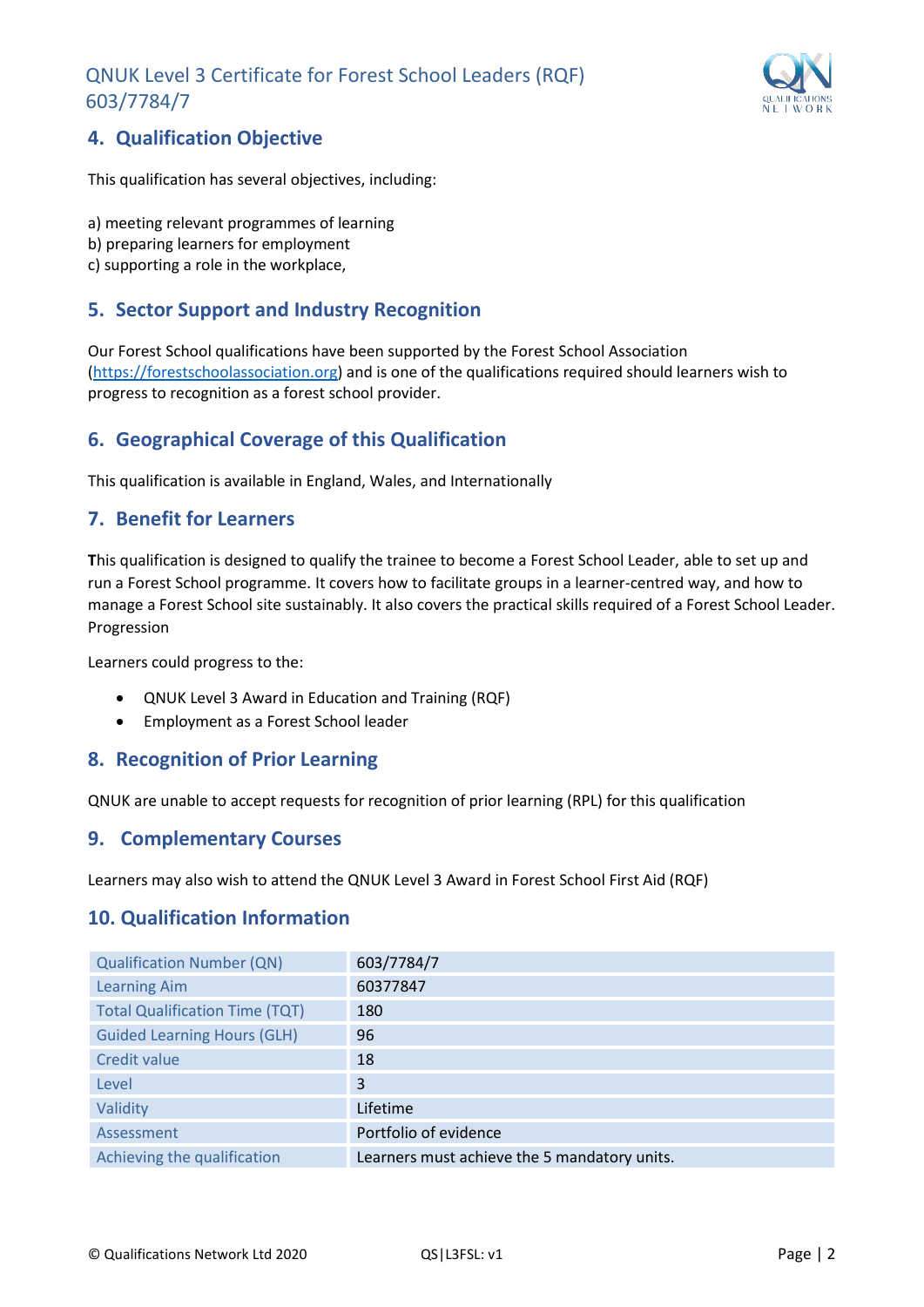

## <span id="page-4-0"></span>**11. Qualification Structure**

| Unit No.               | <b>Unit Title</b>                                    | Level | <b>GLH</b> | <b>TQT</b> | <b>Credit</b> |
|------------------------|------------------------------------------------------|-------|------------|------------|---------------|
| <b>Mandatory units</b> |                                                      |       |            |            |               |
| A/618/8241             | Forest School Programme: The Woodland<br>Environment | 3     | 18         | 30         | 3             |
| F/618/8242             | Forest School Programme: Learning and<br>Development | 3     | 30         | 60         | 6             |
| J/648/8243             | Forest School Programme: Practical Skills            | 3     | 18         | 30         | 3             |
| L/618/8244             | Forest School Programme: Planning and<br>Preparation | 3     | 15         | 30         | 3             |
| R/618/8245             | Forest School Programme: Delivery                    | 3     | 15         | 30         | 3             |
|                        |                                                      |       | 96         | 180        | 18            |

The learning outcomes for the qualification may be found in Appendix 1. The Assessment Guidance details the assessment criteria which are used to determine if a learner has met the requirements of the learning outcomes. Further depth of coverage is also provided in the Assessment Guidance.

## <span id="page-4-1"></span>**12. Learner Entry Requirements**

There are no specific recommended prior learning requirements for this qualification. Entry is at the discretion of the centre; however, learners should be aged 19 years and over to take this qualification. Forest School Leaders are required to be 21 years of age.

Learners must have sufficient command of the English language to understand and undertake the recommended assessment methods for this qualification.

Learners should have access to a forest school where they will be able to assist a forest school leader

Learners will also need access to a group of learners.

## <span id="page-4-2"></span>**13. Delivery**

Learners should complete the qualification within 2 years.

#### <span id="page-4-3"></span>**Venue Requirements**

The training venue should be suitable for learning and meet all relevant Health and Safety requirements, land owners permission should be gained. A suitable area for a fire must be available.

#### <span id="page-4-4"></span>**Equipment Requirements**

A variety of equipment should be available for children to play and discover in the outdoor environment. In addition the following should also be available:

- A range of hand tools should be available
- Equipment for providing appropriate shelter such as a canopy or wind breakers.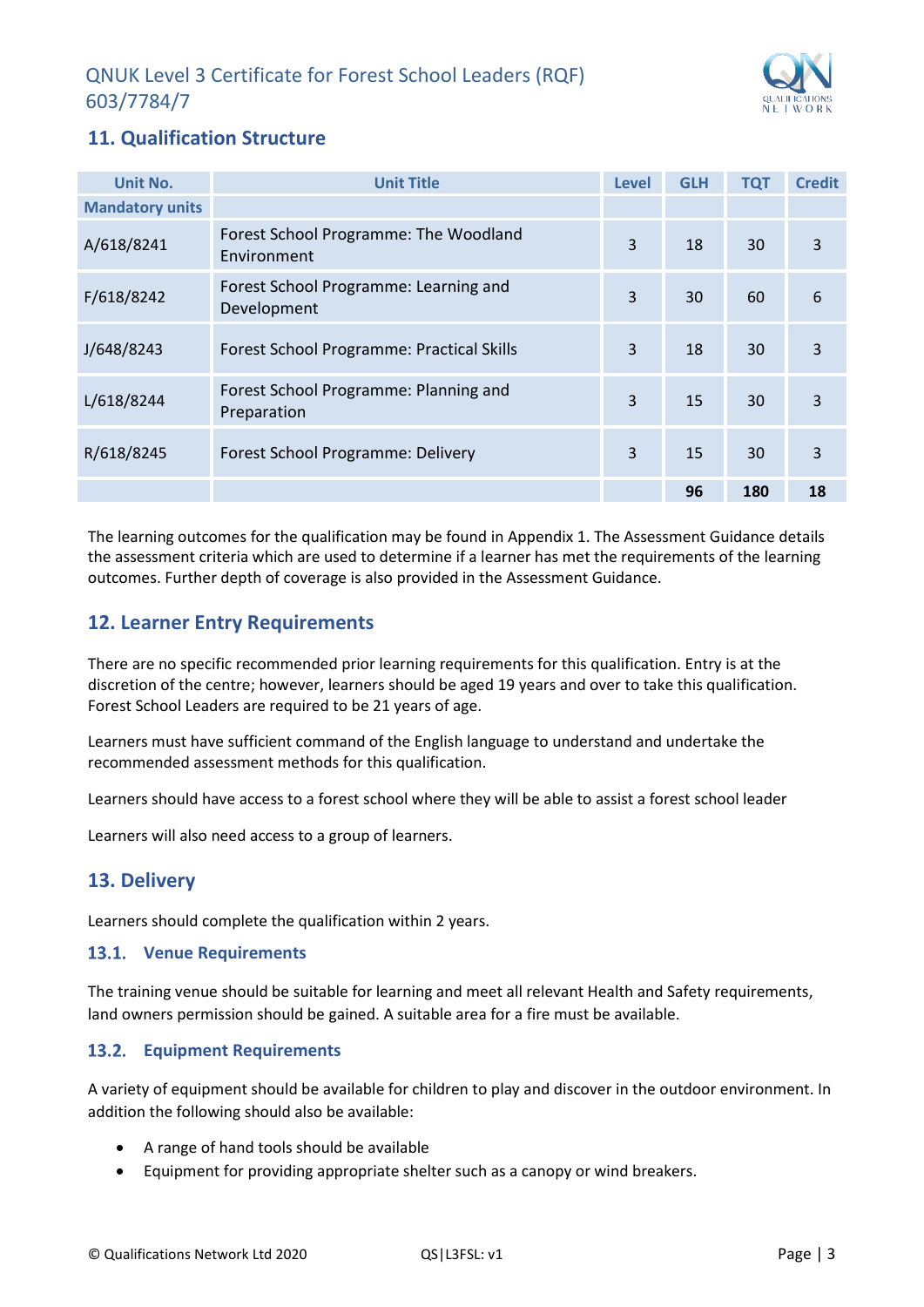

#### <span id="page-5-0"></span>**Blended Learning**

Blended learning is accepted for this qualification where elements of theory are covered. Due to the nature of the qualification and its purpose, learners are expected to spend a significant amount of the guided learning hours in the presence of their trainer/assessor in an outdoor setting.

#### <span id="page-5-1"></span>**Trainer to Learner Ratio**

The maximum Trainer to learner ratio for this qualification is 1:12. This number may be reduced for individual activities as per the risk assessment for the session.

#### <span id="page-5-2"></span>13.5. Recommended Resources

Due to the wide range of skills and knowledge required of a forest school leader a rage of resources should be accessed. These may include:

- Edible and Medicinal Wild Plants of Britain and Ireland
- A Year of Forest School: Outdoor Play and Skill-building Fun for Every Season
- Forest School Wild Play: Outdoor Fun with Earth, Air, Fire & Water
- Forest School for All
- Risk and Adventure in Early Years Outdoor Play: Learning from Forest Schools

Trainers may recommend other resources to learners that align to the forest School ethos.

## <span id="page-5-3"></span>**14. Centre Personnel Requirements**

This qualification is delivery by suitably qualified trainers. Trainers and assessors should:

- Hold a current teaching or training qualification such as the Level 3 Award in Education and Training or 12 Credit PTLLS, and
- Hold a Level 3 Forest School Leader Qualification, and
- Have a minimum of 2 years experience, post qualification, leading a forest school with at least one long term (I.e. through the seasons) programme with a variety of client groups and
- Hold a first aid qualification of at least 16 hours in duration which includes an outdoor element and
- Have professional and public liability insurance

Internal quality assurers should hold the same requirements for the trainer/assessor but also hold a Level 4 Qualification in internal quality assurance of assessment.

Please note whilst centre personnel may be approved for both roles, those assigned the role of Trainer/Internal Verifier are not permitted to operate in both these roles for any learner.

## <span id="page-5-4"></span>**15. Assessment Requirements**

Learners are assessed for this qualification through:

#### <span id="page-5-5"></span>15.1. Portfolio of evidence

Learners are assessed for this qualification using a portfolio of evidence. The portfolio can include a range of assessment methods including:

- Record of professional discussions
- Observation of practical tasks/activities
- Product of work
- Assignments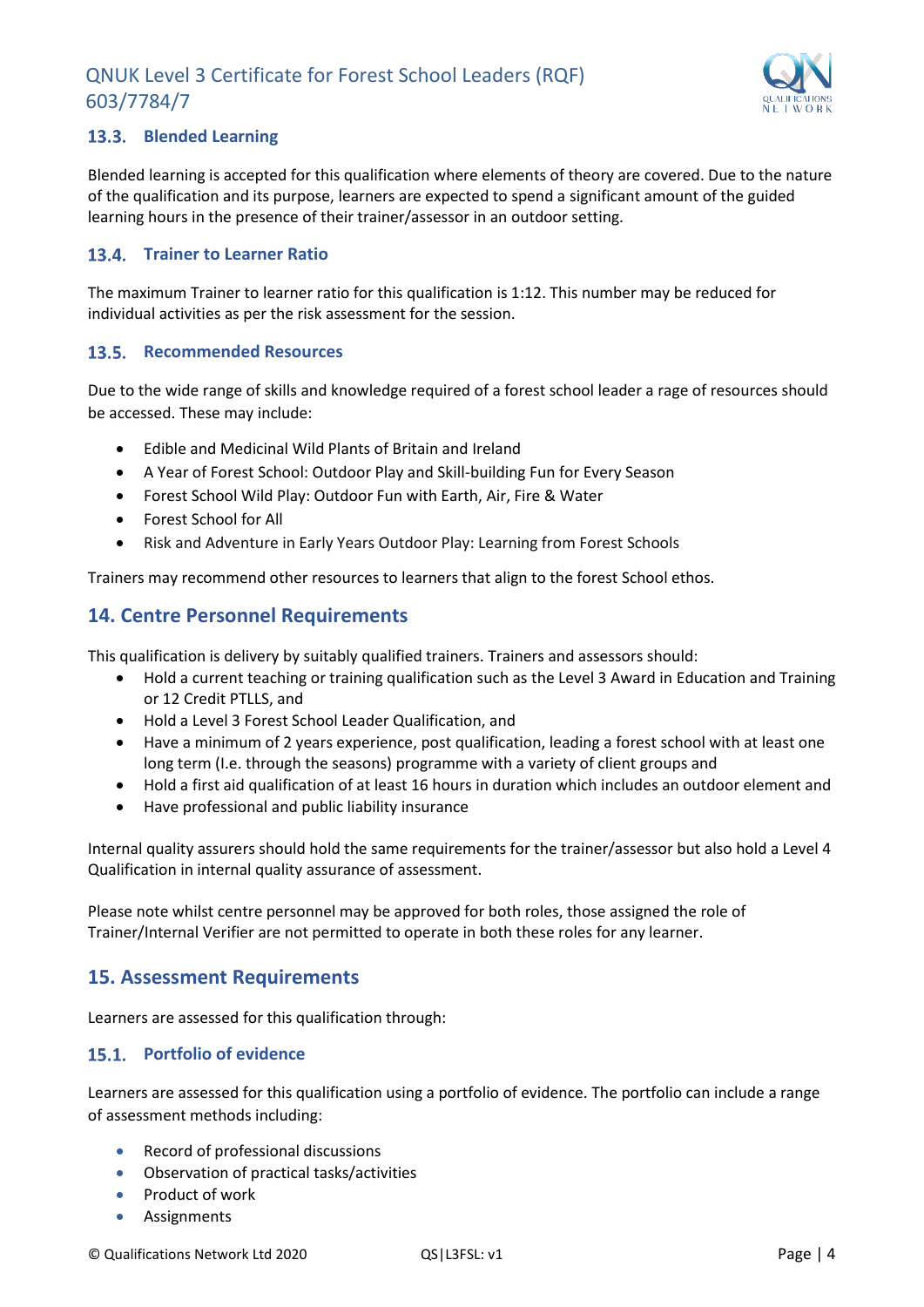

- Video recordings
- Witness testimony

| Language of assessment | English     |
|------------------------|-------------|
| <b>Duration</b>        | As required |
| Pass mark              | 100%        |
| Grading                | Pass / Fail |

## <span id="page-6-0"></span>**16. Moderation**

The level of external moderation required for this qualification will be risk based and in line with the Centre Assessment Standards Scrutiny Strategy applicable to this qualification.

There may be situations within the centre devised assessment methodology that require observations, in these situations QNUK EQA Department will also require to conduct verification visits to ensure the accuracy and consistency of assessment decisions.

QNUK EQA Department will advise the centre of the required levels of moderation/verification to anticipate for this qualification upon centre approval for delivery.

## <span id="page-6-1"></span>**17. Resits**

As this qualification is evidence based, resits are not required; however, appropriate referral of submitted work from the learner may be used where additional detail or depth of knowledge is required.

## <span id="page-6-2"></span>**18. Reasonable Adjustments**

Learners are required to complete the assessments in a manner appropriate to the purpose of the qualification.

The prescribed assessment methods for this qualification should not unfairly disadvantage learners who would otherwise be able to demonstrate competence in line with the purpose of the qualification. Learners should contact their centre to discuss reasonable adjustment if they feel the prescribed assessment methods would disadvantage them.

## <span id="page-6-3"></span>**19. Results**

The centre is required to submit learner results within 10 working days of assessment to Qualifications Network UK for moderation. We will issue verified results and appropriate certification to the approved centre within 7 working days of receiving the results. Centres will forward results and/or certificates to learners, who can expect to receive them within 20 working days of taking the assessment. If learners have not received results and/or certificates within 25 working days, they should contact the centre in the first instance.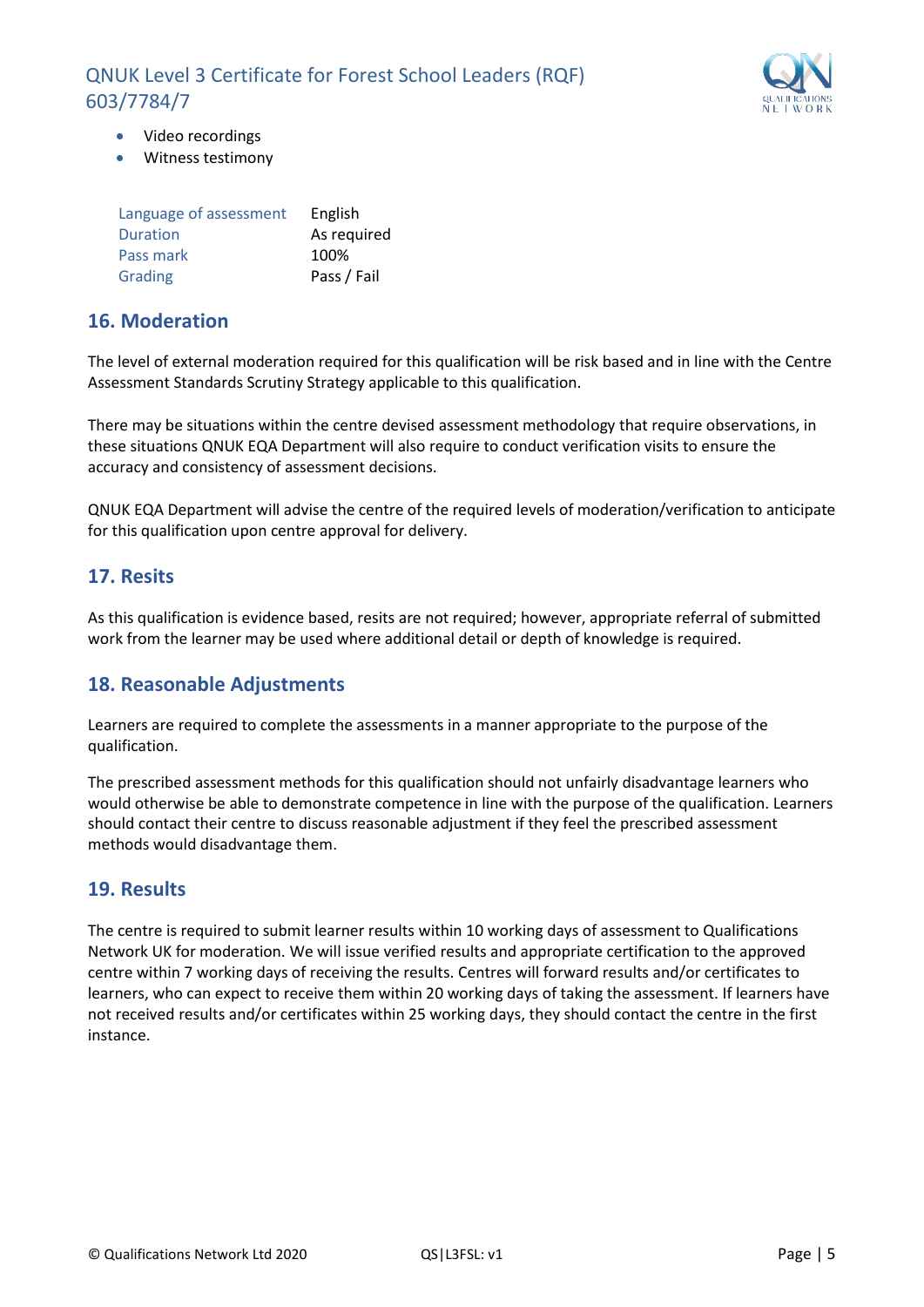

## <span id="page-7-0"></span>**Appendix 1: Units**

#### **Unit 1 Forest School Programme: Plan the Woodland Environment (A/618/8241)**

**Unit Summary** Learners will gain knowledge of the benefits of woodlands, their structures and management

| 1. The learner will: Understand the structure of woodlands. |                                                                                                    |                                    |  |
|-------------------------------------------------------------|----------------------------------------------------------------------------------------------------|------------------------------------|--|
|                                                             | <b>Assessment Guidance</b><br>The learner must                                                     | <b>Types of</b><br><b>Evidence</b> |  |
| 1.1                                                         | Compare the structures and biodiversity of native broadleaf and coniferous<br>woodland ecosystems. | Portfolio                          |  |

**2. The learner will:** Know how to identify a range of flora and fauna and understand the importance of identification. **Assessment Guidance** The learner must **Types of Evidence 2.1** Explain why flora and fauna identification is important for the Forest School leader. Portfolio **2.2 Identify a range of woodland flora and fauna for own site, detailing identifying** characteristics for each species.<br>
example of the characteristics for each species.

| 3. The learner will: Understand the management of woodlands as a sustainable learning environment. |                                                                                                     |           |  |  |
|----------------------------------------------------------------------------------------------------|-----------------------------------------------------------------------------------------------------|-----------|--|--|
|                                                                                                    | <b>Assessment Guidance</b><br><b>Types of</b><br><b>Evidence</b>                                    |           |  |  |
| The learner must                                                                                   |                                                                                                     |           |  |  |
| 3.1                                                                                                | Describe woodland management methods and their significance to sustainability.                      | Portfolio |  |  |
| 3.2                                                                                                | Explain ways to involve participants in sustainable woodland management on a<br>Forest School site. | Portfolio |  |  |

**4. The learner will:** Understand the importance of the relationship between Forest School and the woodland environment. **Assessment Guidance** The learner must **Types of Evidence 4.1** Evaluate research articles on the benefits of connection with woodland environments on well-being. Portfolio **4.2** Explain how Forest School nurtures connection between participants and the **Portfolio** Portfolio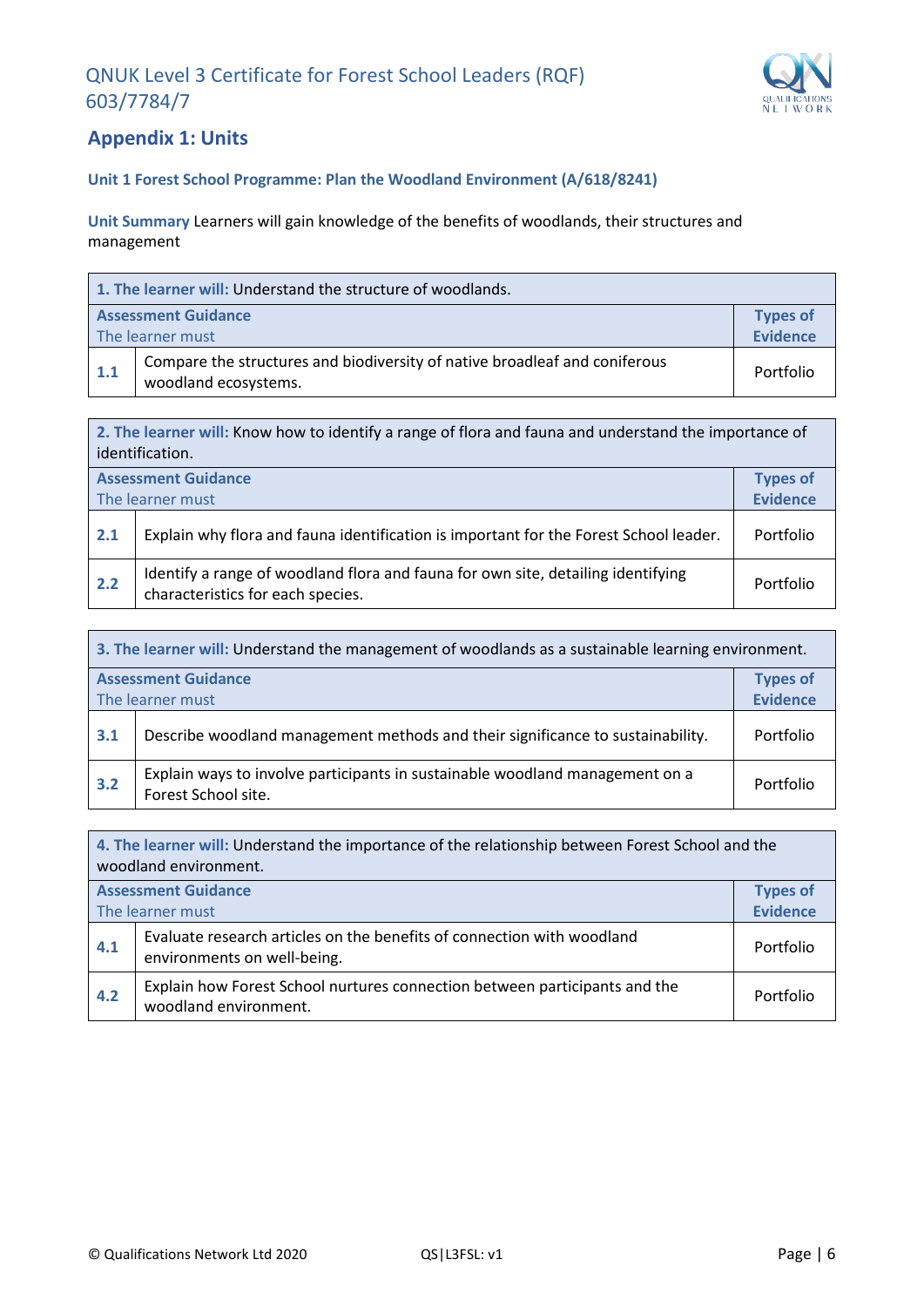

| <b>Assessment guidance</b> |                                                                                                                                                                                                                                                                                                                                                                                                                                                                                                                                                                                                                                                                                                                                                                                                                                                                                |  |  |  |
|----------------------------|--------------------------------------------------------------------------------------------------------------------------------------------------------------------------------------------------------------------------------------------------------------------------------------------------------------------------------------------------------------------------------------------------------------------------------------------------------------------------------------------------------------------------------------------------------------------------------------------------------------------------------------------------------------------------------------------------------------------------------------------------------------------------------------------------------------------------------------------------------------------------------|--|--|--|
| 1.1                        | Identify and explain:<br>Vertical layers: below ground, ground, field, shrub, understorey, canopy<br>$\circ$<br>Horizontal features may include but not limited to: rides, banks, hedges, edges,<br>$\circ$<br>glades & water, aspect (geography) and topography.<br>Discussion of related ecological terms:<br>Biodiversity<br>$\circ$<br>Abiotic elements e.g soil and water<br>$\circ$<br>Natural succession<br>$\circ$<br>Ecosystems<br>$\circ$<br>Habitats (including the importance of standing dead wood)<br>$\circ$<br>Life cycles<br>$\circ$<br>Seasonality<br>$\circ$<br>Food chains/webs<br>$\circ$<br>The effect of light and photosynthesis<br>$\circ$<br>Wildlife corridors in relation to ecosystems<br>$\circ$                                                                                                                                                 |  |  |  |
| 2.1                        | Identifying protection species<br>$\bullet$<br>Informing woodland management plans<br>Knowledge and understanding for participants<br>Health & Safety including management of allergies<br>Uses of plants eg firewood, structures, crafts, foraging<br>Sustainability<br>Life cycles and seasonal considerations                                                                                                                                                                                                                                                                                                                                                                                                                                                                                                                                                               |  |  |  |
| 2.2                        | Suggest that information below is presented by creating an engaging and accurate Flora and<br>Fauna ID learning resource for own client group and site; with accompanying reference notes<br>demonstrating further detailed knowledge.<br>Detailed identifying traits for at least 20 species across a range of flora and fauna- may<br>$\bullet$<br>include but not limited to:<br>Physical description including colour, size, scent, etc<br>$\circ$<br>Habitat<br>$\circ$<br>Life cycle<br>$\circ$<br>Ecological niche<br>Relevant health and safety<br>O<br>Uses<br>$\circ$<br>Folklore<br>$\circ$<br>History<br>$\circ$<br>This information could be presented as part of the learning resource if appropriate or as<br>accompanying notes to go with a simple resource.<br>Teaching how to use of a range of field guides, keys, ID apps, google and existing knowledge. |  |  |  |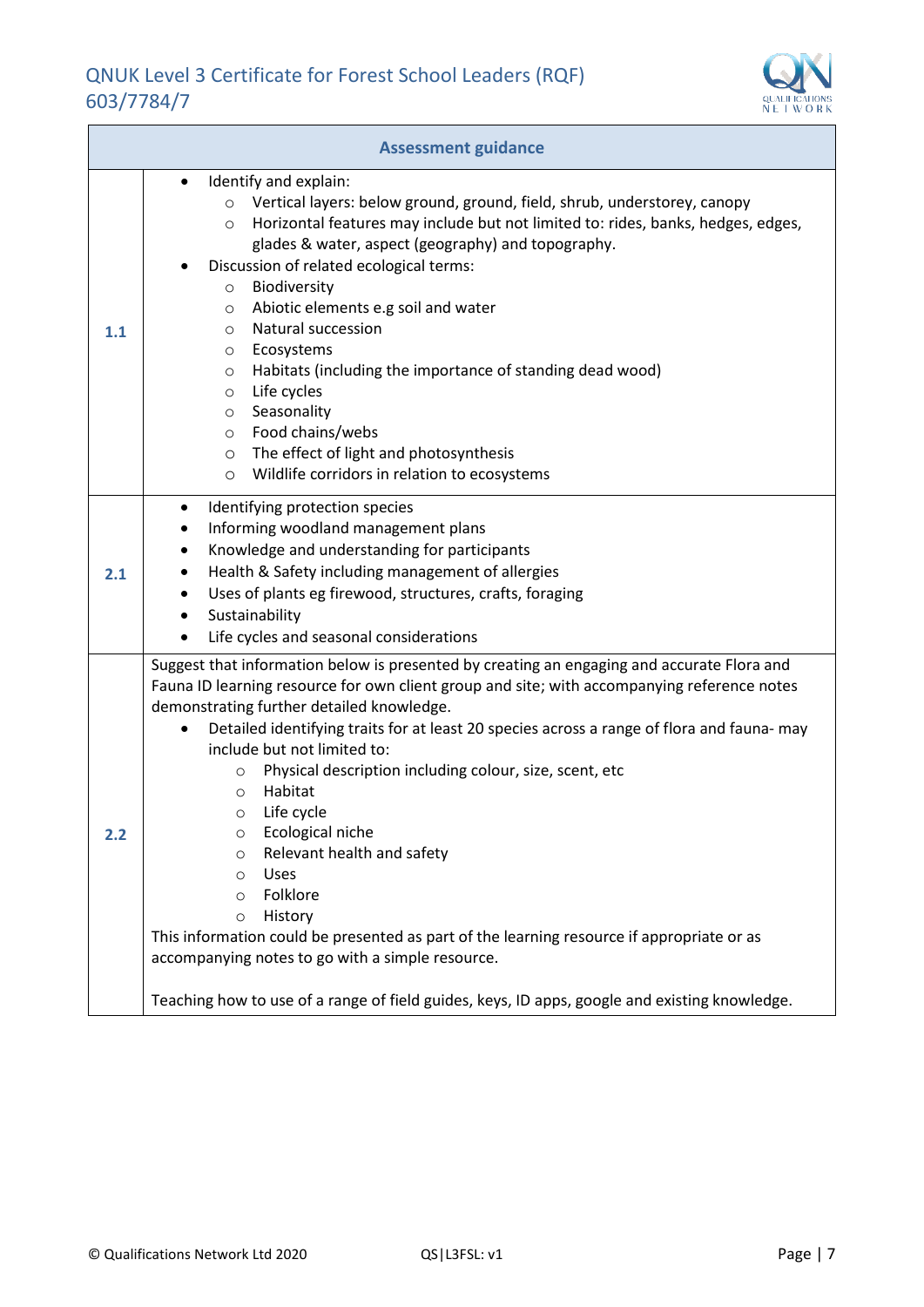

|     | Identify the significance of sustainable woodland management to maintain and improve the         |
|-----|--------------------------------------------------------------------------------------------------|
|     | long-term health of the woodland. Methods to include (but not limited to):                       |
|     | Planting                                                                                         |
|     | Regular timber crops                                                                             |
|     | Monitoring species                                                                               |
|     | Rotating sites used                                                                              |
|     | Managing dead wood                                                                               |
| 3.1 | Habitat creation e.g boxes and habitat piles                                                     |
|     | Management of invasive species                                                                   |
|     | Improving biodiversity                                                                           |
|     | Techniques such as: coppicing, pollarding, thinning, managed grazing, scalloping and             |
|     | ride management                                                                                  |
|     | Woodland products                                                                                |
|     | Managing and reporting Biosecurity                                                               |
|     | May be included with woodland management plan                                                    |
|     | Understanding our role as stewards of the woodland for generations to come                       |
| 3.2 | Considering the participants and (identifying from 3.1) the management techniques                |
|     | that they would be able to implement depending on age and ability.                               |
|     | Research chosen needs to be: substantive, authentic and valid. Research articles on the benefits |
|     | of connection with woodland and natural environments with reference to.                          |
| 4.1 | Physical well-being                                                                              |
|     | Psychological and/or emotional health and well- being                                            |
|     | Linking to own experiences in 'Introduction to Forest School Programme'.                         |
|     | Approaches to Forest School delivery that enhances connection with woodland environments,        |
| 4.2 | giving examples from practice.                                                                   |

| <b>Rationale for level</b> |              |                 |                                                                                                                                                                                                                                         |  |  |
|----------------------------|--------------|-----------------|-----------------------------------------------------------------------------------------------------------------------------------------------------------------------------------------------------------------------------------------|--|--|
|                            | <b>Level</b> | <b>Emphasis</b> | <b>Comments</b>                                                                                                                                                                                                                         |  |  |
| <b>Knowledge</b>           | 3            | Strong          | The learner will know ow to perform tasks that may be complex<br>and non routine. They will be ablet to interpret relevant<br>information and ideas and be aware of different perspectives and<br>approaches to forest school practice. |  |  |
| <b>Skills</b>              | 3            | Strong          | The learner will need to be able to use appropriate cognitive and<br>practical skills, methods and procedures.                                                                                                                          |  |  |
| <b>Overall</b>             |              |                 |                                                                                                                                                                                                                                         |  |  |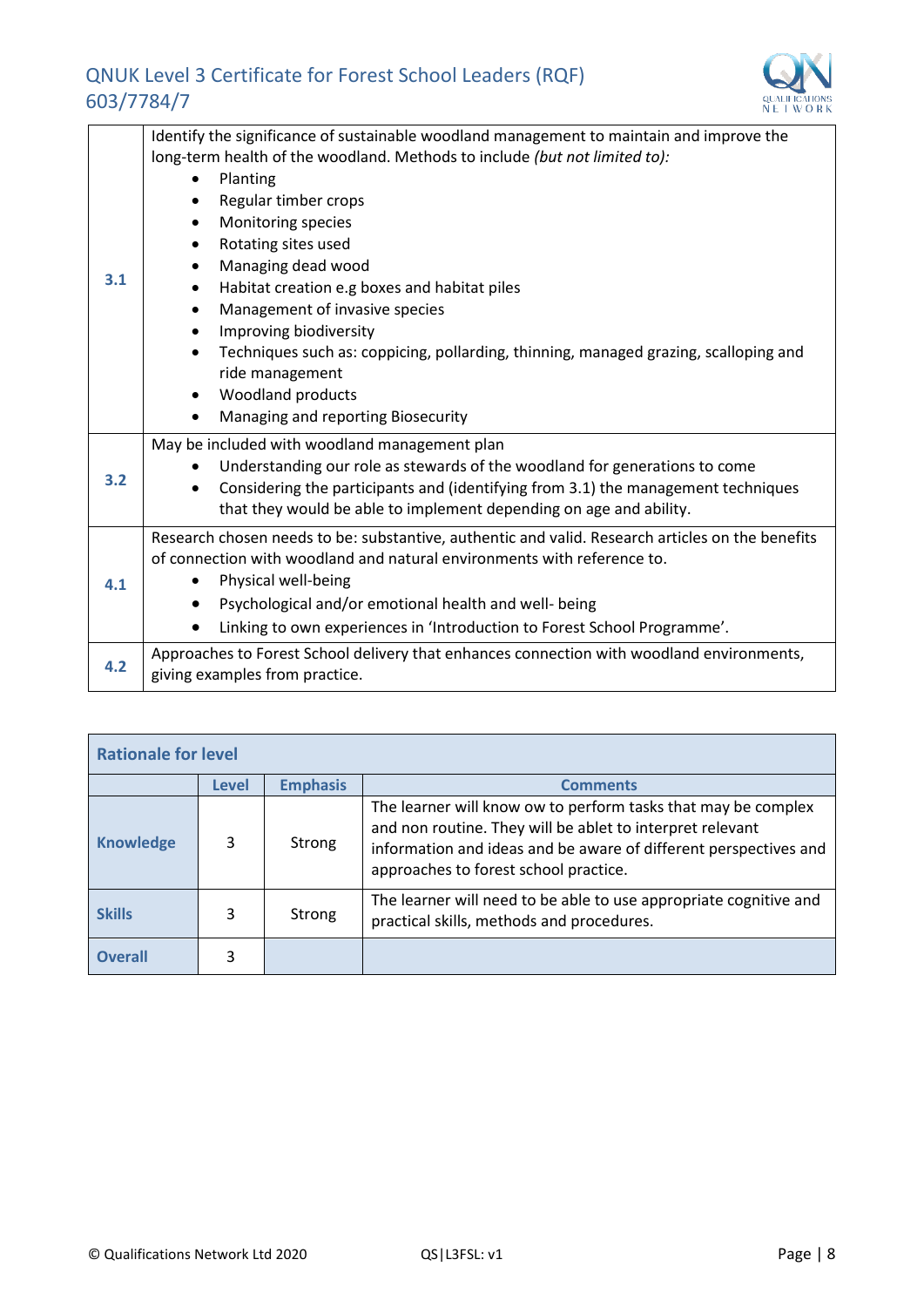Î.



| <b>Rationale for TQT and credit</b>  |              |                                                                                                                 |   |  |
|--------------------------------------|--------------|-----------------------------------------------------------------------------------------------------------------|---|--|
|                                      | <b>Hours</b> | <b>Comments</b>                                                                                                 |   |  |
| <b>Guided learning</b>               | 18           |                                                                                                                 |   |  |
| <b>Directed study</b>                | N/A          | Learners will need to undertake some independent research.<br>They will also build their portfolio of evidence. |   |  |
| <b>Independent study</b>             | 6            |                                                                                                                 |   |  |
| <b>Work-based learning</b>           | N/A          |                                                                                                                 |   |  |
| <b>Non invigilated</b><br>assessment | 6            |                                                                                                                 |   |  |
| <b>TQT:</b>                          | 30           | <b>Credit:</b>                                                                                                  | 3 |  |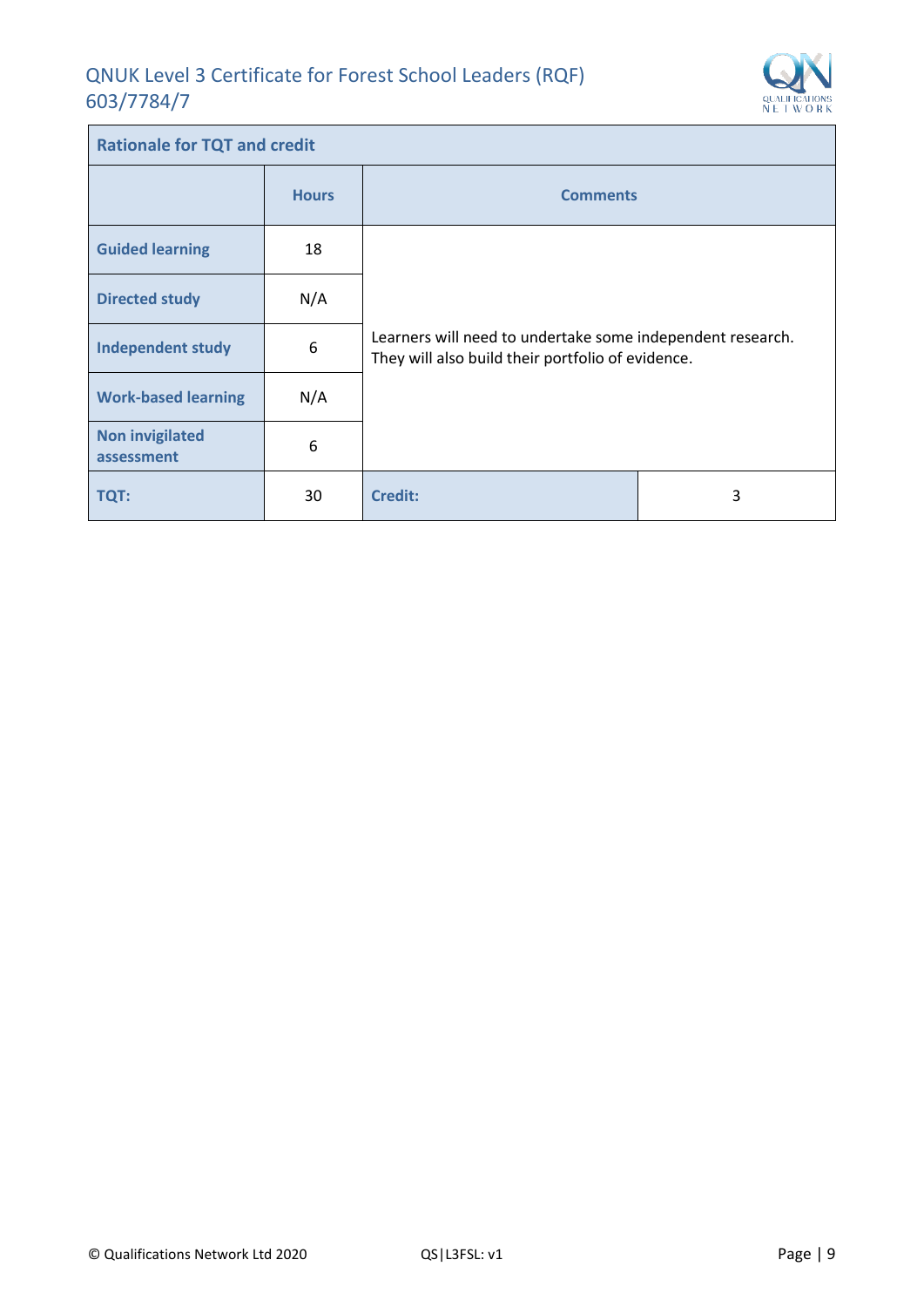

#### **Unit 2 Forest School Programme: Learning and Development (F/618/8242)**

#### **Unit Summary**

Learners will gain knowledge and understanding of the Forest School pedagogy and approach to Learning and Development

| 1. The learner will: Understand the Forest School Principles and holistic approach to learning and<br>development in relation to an 'Introduction to Forest School Programme'. |                                                                                                                                                                                                                             |                                    |  |
|--------------------------------------------------------------------------------------------------------------------------------------------------------------------------------|-----------------------------------------------------------------------------------------------------------------------------------------------------------------------------------------------------------------------------|------------------------------------|--|
|                                                                                                                                                                                | <b>Assessment Guidance</b><br>The learner must                                                                                                                                                                              | <b>Types of</b><br><b>Evidence</b> |  |
| 1.1                                                                                                                                                                            | Summarise how the Forest School principles apply to own programme.                                                                                                                                                          | Portfolio                          |  |
| 1.2                                                                                                                                                                            | Give examples of ways in which Forest School encourages physical development<br>and well-being.                                                                                                                             | Portfolio                          |  |
| 1.3                                                                                                                                                                            | Give examples of ways in which Forest School encourages social and emotional<br>development and well-being including:<br>Self-esteem<br>Confidence<br><b>Emotional Intelligence</b><br>Resilience<br>Spiritual Development. | Portfolio                          |  |
| 1.4                                                                                                                                                                            | Give examples of ways in which Forest School encourages intellectual Development<br>including:<br>Creativity<br>Independent learning.                                                                                       | Portfolio                          |  |

| 2. The learner will: Understand the value of the play process at Forest School. |                                                                                                                     |                 |
|---------------------------------------------------------------------------------|---------------------------------------------------------------------------------------------------------------------|-----------------|
| <b>Assessment Guidance</b>                                                      |                                                                                                                     | <b>Types of</b> |
| The learner must                                                                |                                                                                                                     | <b>Evidence</b> |
| 2.1                                                                             | Summarise the key characteristics of play and its role at Forest School.                                            | Portfolio       |
| 2.2                                                                             | Explain, giving examples, how play and choice are integrated into own 'Introduction<br>to Forest School Programme'. | Portfolio       |

| 3. The learner will: Understand relevant theories of learning and development and their application to<br>Forest School.       |                                                                                      |           |  |
|--------------------------------------------------------------------------------------------------------------------------------|--------------------------------------------------------------------------------------|-----------|--|
|                                                                                                                                | <b>Assessment Guidance</b><br><b>Types of</b><br><b>Evidence</b><br>The learner must |           |  |
| Summarise recognised theories of learning and development relating to own<br>3.1<br>'Introduction to Forest School Programme'. |                                                                                      | Portfolio |  |

| 4. The learner will: Understand the impact of behaviour on learning and development at Forest School.          |                                               |                 |  |
|----------------------------------------------------------------------------------------------------------------|-----------------------------------------------|-----------------|--|
|                                                                                                                | <b>Assessment Guidance</b><br><b>Types of</b> |                 |  |
| The learner must                                                                                               |                                               | <b>Evidence</b> |  |
| Summarise some of the key influences that affect the behaviour of all participants<br>4.1<br>at Forest School. |                                               | Portfolio       |  |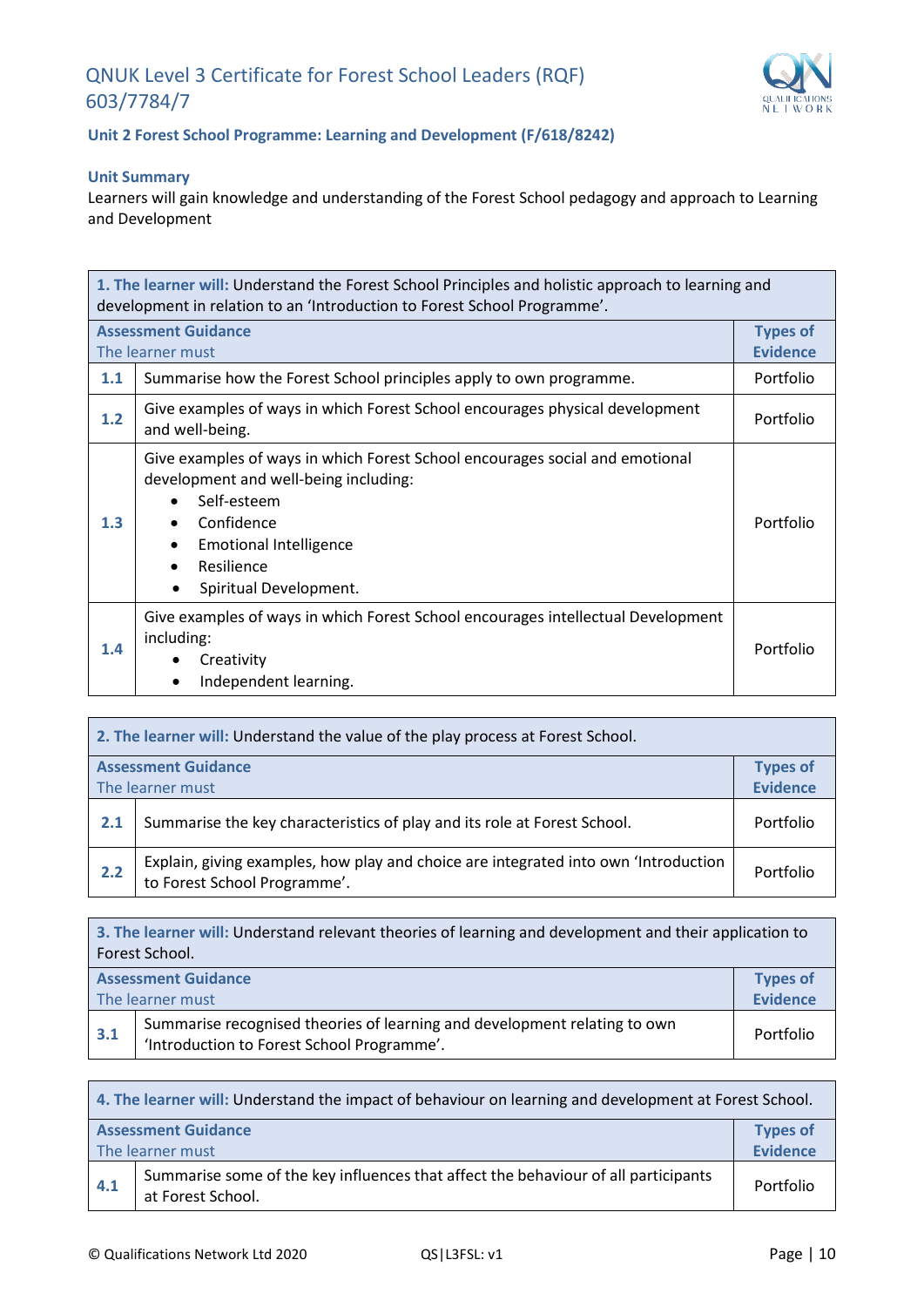

 $\overline{\phantom{a}}$ 

| 4.2 | Explain how any participant's total behaviour can impact on their learning and<br>development and that of others at Forest School.            | Portfolio |
|-----|-----------------------------------------------------------------------------------------------------------------------------------------------|-----------|
| 4.3 | Describe how meeting the needs of all participants develops a community of<br>learning; giving examples from own experience of Forest School. | Portfolio |

| 5. The learner will: Know how to reflect on own Forest School training. |                                                                                                                     |                 |
|-------------------------------------------------------------------------|---------------------------------------------------------------------------------------------------------------------|-----------------|
| <b>Assessment Guidance</b>                                              |                                                                                                                     | <b>Types of</b> |
| The learner must                                                        |                                                                                                                     | <b>Evidence</b> |
| 5.1                                                                     | Summarise own personal development and learning journey through the Forest<br>School training process.              | Portfolio       |
| 5.2                                                                     | Explain how own experience of Forest School training may inform own wider<br>practice and professional development. | Portfolio       |

| <b>Assessment guidance</b> |                                                                                                                                                                                                                                                                                                                                                                                                                    |  |
|----------------------------|--------------------------------------------------------------------------------------------------------------------------------------------------------------------------------------------------------------------------------------------------------------------------------------------------------------------------------------------------------------------------------------------------------------------|--|
| 1.1                        | Understand the Forest School principles and criteria for good practice as agreed by the UK<br>$\bullet$<br>Forest School community, which can be found at:<br>https://forestschoolassociation.org/full-principles-and-criteria-for-good-practice/<br>The learner will also demonstrate an understanding of the challenges of implementing the<br>principles and criteria with a planned approach to overcome them. |  |
| 1.2                        | These assessment criteria focus on the rich spectrum of outcomes drawn from the Forest<br>$\bullet$<br>School ethos, principles, criteria and aspects of holistic development.                                                                                                                                                                                                                                     |  |
| 1.3                        | Use examples from own 'Introduction to Forest School Programme'.<br>The learner needs to demonstrate an understanding of holistic development referencing                                                                                                                                                                                                                                                          |  |
| $1.4$                      | background reading/relevant research.<br>Cross referencing to the planning unit may be useful.                                                                                                                                                                                                                                                                                                                     |  |
| 2.1                        | Refer to widely recognised principles of play, Article 31 of the UN Convention on the Rights of the<br>Child and current play work practice.<br>Links will need to be made to play policy and/or the Forest School handbook.                                                                                                                                                                                       |  |
| 2.2                        | Evidence will be drawn from the learners' plans, observations and evaluations during their<br>'Introduction to Forest School Programme'                                                                                                                                                                                                                                                                            |  |
| 3.1                        | A minimum of two learning theories<br>$\bullet$<br>Summary of the key aspects of each learning theory.<br>Why the theories were chosen.<br>Relevance of theories to Forest School<br>Cross reference with the Delivery Unit<br>$\bullet$<br>Include examples from the participants own 'Introduction to Forest School Programme.'                                                                                  |  |
| 4.1                        | Internal/external factors in Forest School and in the wider lives of all adults and children, including<br>but not limited to:<br>Social<br>Environmental<br>Biological<br>Neural development                                                                                                                                                                                                                      |  |
| 4.2                        | A non-judgmental approach to behaviour considers how needs (met and unmet) impact on neural<br>development and how this is expressed as behaviours. Explain how these behaviours then impact<br>on the learning and development of individuals and others at Forest School.                                                                                                                                        |  |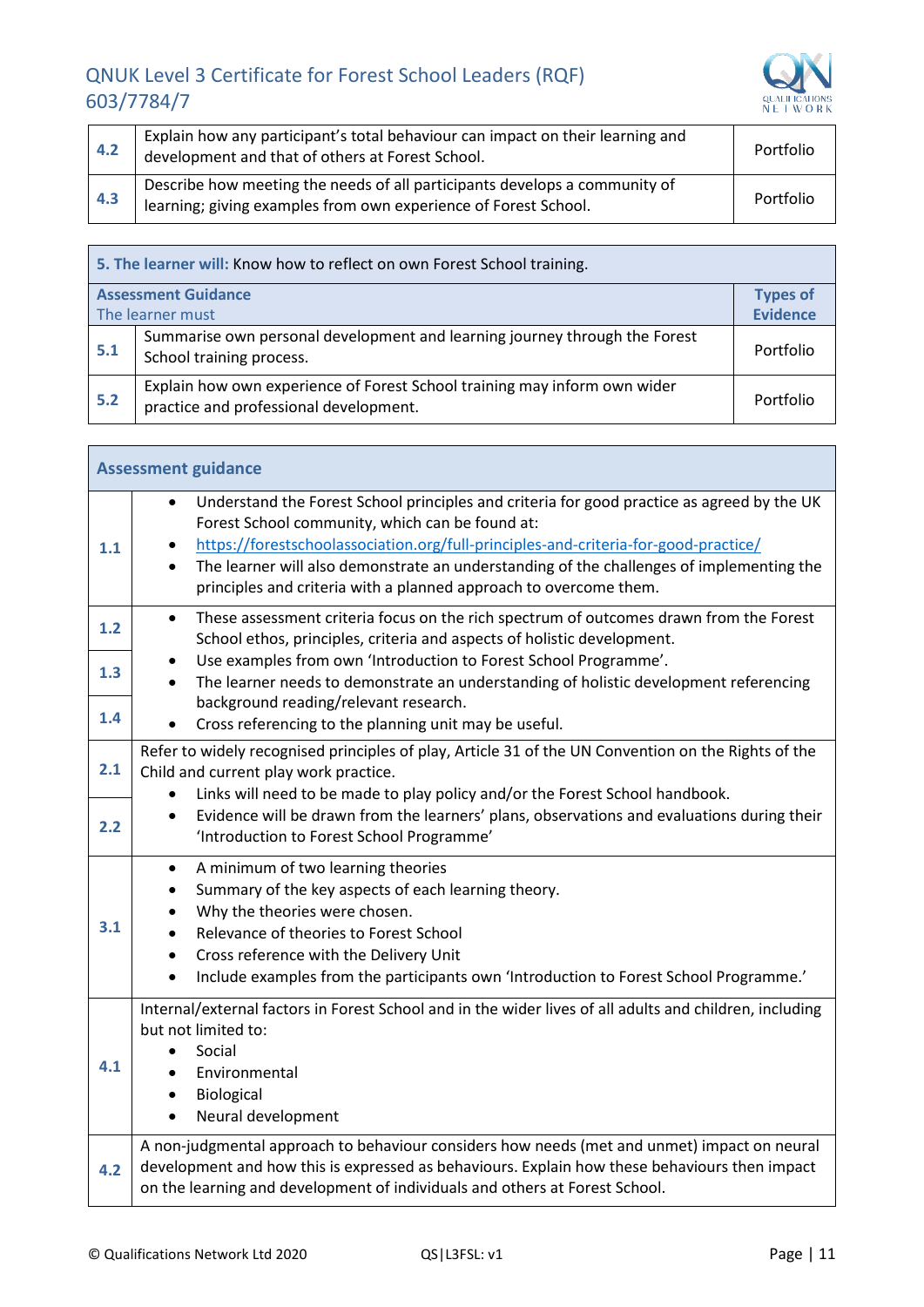

| The learner will reflect and consider the effectiveness of ways a learning community has been             |
|-----------------------------------------------------------------------------------------------------------|
| developed:                                                                                                |
| During training                                                                                           |
| During 'Introduction to Forest School Programme'<br>$\bullet$                                             |
| During observations of other Forest School programmes (if applicable).<br>$\bullet$                       |
| Learners to be alerted to this assessment criteria on day 1 of training<br>$\bullet$                      |
| Offer a range of approaches in personal reflective practice.<br>$\bullet$                                 |
| Use this assessment criterion at end of training process to identify Continuing Professional<br>$\bullet$ |
| Development.                                                                                              |
|                                                                                                           |

| <b>Rationale for level</b> |                                                    |        |                                                                                                                                                                                                                                         |  |
|----------------------------|----------------------------------------------------|--------|-----------------------------------------------------------------------------------------------------------------------------------------------------------------------------------------------------------------------------------------|--|
|                            | <b>Emphasis</b><br><b>Level</b><br><b>Comments</b> |        |                                                                                                                                                                                                                                         |  |
| <b>Knowledge</b>           | 3                                                  | Strong | The learner will know ow to perform tasks that may be complex<br>and non routine. They will be ablet to interpret relevant<br>information and ideas and be aware of different perspectives and<br>approaches to forest school practice. |  |
| <b>Skills</b>              | 3                                                  | Strong | The learner will need to be able to use appropriate cognitive and<br>practical skills, methods and procedures.                                                                                                                          |  |
| <b>Overall</b>             |                                                    |        |                                                                                                                                                                                                                                         |  |

| <b>Rationale for TQT and credit</b>  |              |                                                                                                                                                                 |   |  |
|--------------------------------------|--------------|-----------------------------------------------------------------------------------------------------------------------------------------------------------------|---|--|
|                                      | <b>Hours</b> | <b>Comments</b>                                                                                                                                                 |   |  |
| <b>Guided learning</b>               | 30           |                                                                                                                                                                 |   |  |
| <b>Directed study</b>                | N/A          | Learners will build a portfolio of evidence based on experiences<br>and reflections from work based practice. They will also<br>undertake independent research. |   |  |
| <b>Independent study</b>             | 14           |                                                                                                                                                                 |   |  |
| <b>Work-based learning</b>           | 10           |                                                                                                                                                                 |   |  |
| <b>Non invigilated</b><br>assessment | 6            |                                                                                                                                                                 |   |  |
| TQT:                                 | 60           | <b>Credit:</b>                                                                                                                                                  | 6 |  |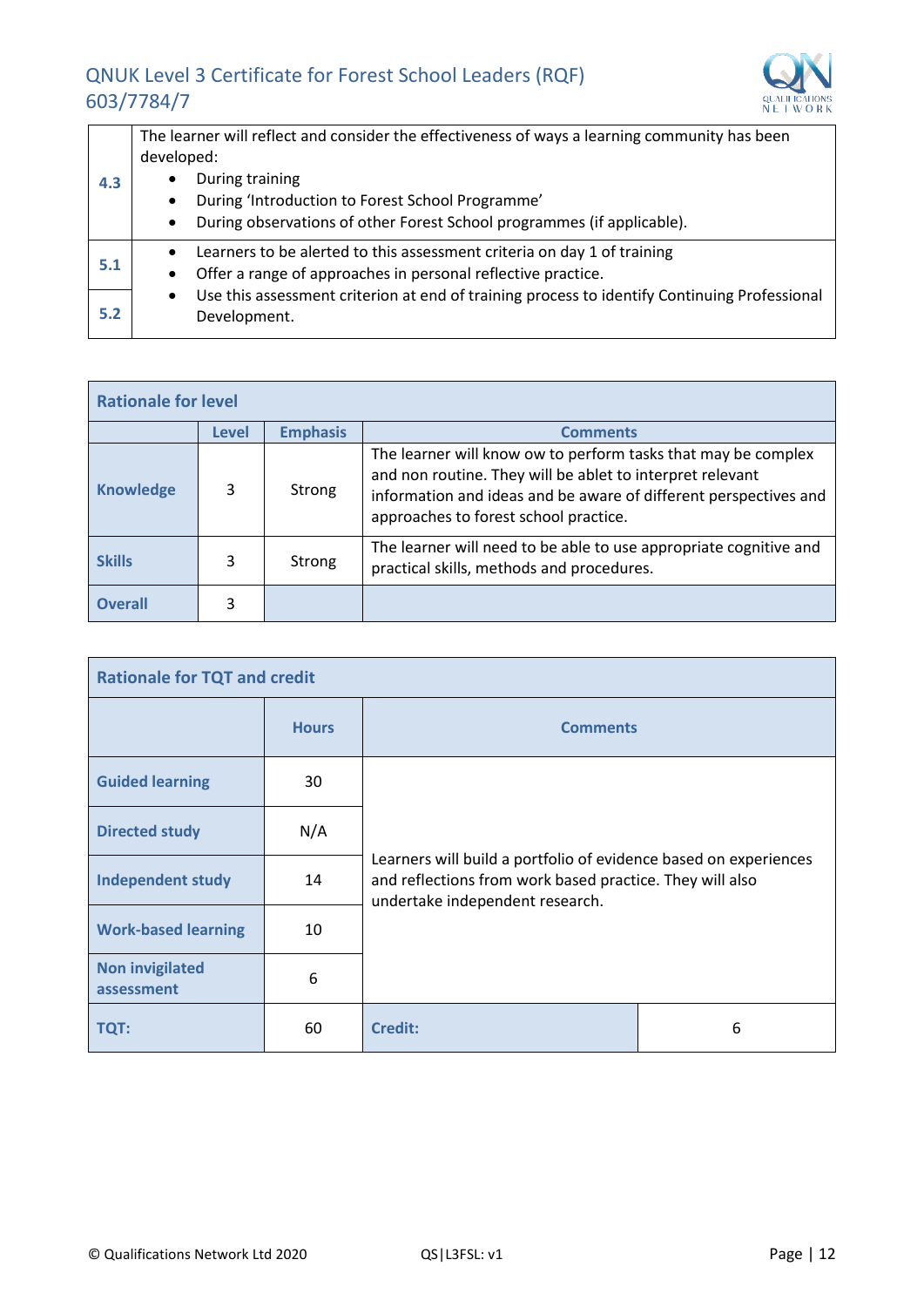

#### **Unit 3 Forest School Programme: Practical Skills (J/648/8243)**

#### **Unit Summary**

Learners will gain practical skills and be able to teach practical skills to Forest School participants

| 1. The learner will: Be able to apply a range of practical skills relevant to a Forest School programme. |                                                                                                                                           |                 |
|----------------------------------------------------------------------------------------------------------|-------------------------------------------------------------------------------------------------------------------------------------------|-----------------|
|                                                                                                          | <b>Assessment Guidance</b>                                                                                                                | <b>Types of</b> |
|                                                                                                          | The learner must                                                                                                                          | <b>Evidence</b> |
| 1.1                                                                                                      | Select and use appropriate protective equipment (PPE) and personal clothing and<br>for working in a range of situations at Forest School. | Portfolio       |
| 1.2                                                                                                      | Safely check, clean, maintain and storage of:<br>Tools<br>Ropes/cords.                                                                    | Portfolio       |
| 1.3                                                                                                      | Safely use different hand tools for a range of applications at Forest School.                                                             | Portfolio       |
| 1.4                                                                                                      | Tie and use a range of knots, selecting ropes/cords for different applications at<br>Forest School.                                       | Portfolio       |
| 1.5                                                                                                      | Safely make a range of craft items using woodland materials.                                                                              | Portfolio       |
| 1.6                                                                                                      | Erect temporary group shelters using tarpaulin/natural woodland materials.                                                                | Portfolio       |
| 1.7                                                                                                      | Safely site, build, light and manage a campfire suitable for purpose.                                                                     | Portfolio       |
| 1.8                                                                                                      | Cook on a campfire using a range of methods, with due regard to basic food<br>hygiene and safety.                                         | Portfolio       |
| 1.9                                                                                                      | Extinguish a fire and leave the site safe.                                                                                                | Portfolio       |

| 2. The learner will: Know how to facilitate a range of practical skills relevant to a Forest School<br>programme in line with the Forest School ethos and principles. |                                                                                                                                                      |                 |  |
|-----------------------------------------------------------------------------------------------------------------------------------------------------------------------|------------------------------------------------------------------------------------------------------------------------------------------------------|-----------------|--|
|                                                                                                                                                                       | <b>Types of</b><br><b>Assessment Guidance</b>                                                                                                        |                 |  |
|                                                                                                                                                                       | The learner must                                                                                                                                     | <b>Evidence</b> |  |
| 2.1                                                                                                                                                                   | Explain how to facilitate correct use of PPE with client group.                                                                                      | Portfolio       |  |
| 2.2                                                                                                                                                                   | Explain how to facilitate the safe checking, cleaning and storage of tools/ropes and<br>cords with client group                                      | Portfolio       |  |
| 2.3                                                                                                                                                                   | Demonstrate and explain how to facilitate with client group(s) the safe use of a<br>range of hand tools.                                             | Portfolio       |  |
| 2.4                                                                                                                                                                   | Demonstrate and explain how to facilitate with client group(s) the tying and use of<br>a range of knots for different applications at Forest School. | Portfolio       |  |
| 2.5                                                                                                                                                                   | Explain how to facilitate with client group(s) the making of a range of different<br>items using natural woodland materials.                         | Portfolio       |  |
| 2.6                                                                                                                                                                   | Explain how to facilitate with client group(s) the safe erection of temporary group<br>shelters using tarpaulin and/or woodland materials.           | Portfolio       |  |
| 2.7                                                                                                                                                                   | Demonstrate and explain how to facilitate safe use of a campfire with client<br>$group(s)$ .                                                         | Portfolio       |  |
| 2.8                                                                                                                                                                   | Explain how to facilitate safe camp fire cooking with your client group.                                                                             | Portfolio       |  |
| 2.9                                                                                                                                                                   | Explain how to facilitate the safe extinguishing of fire with your client<br>group.                                                                  | Portfolio       |  |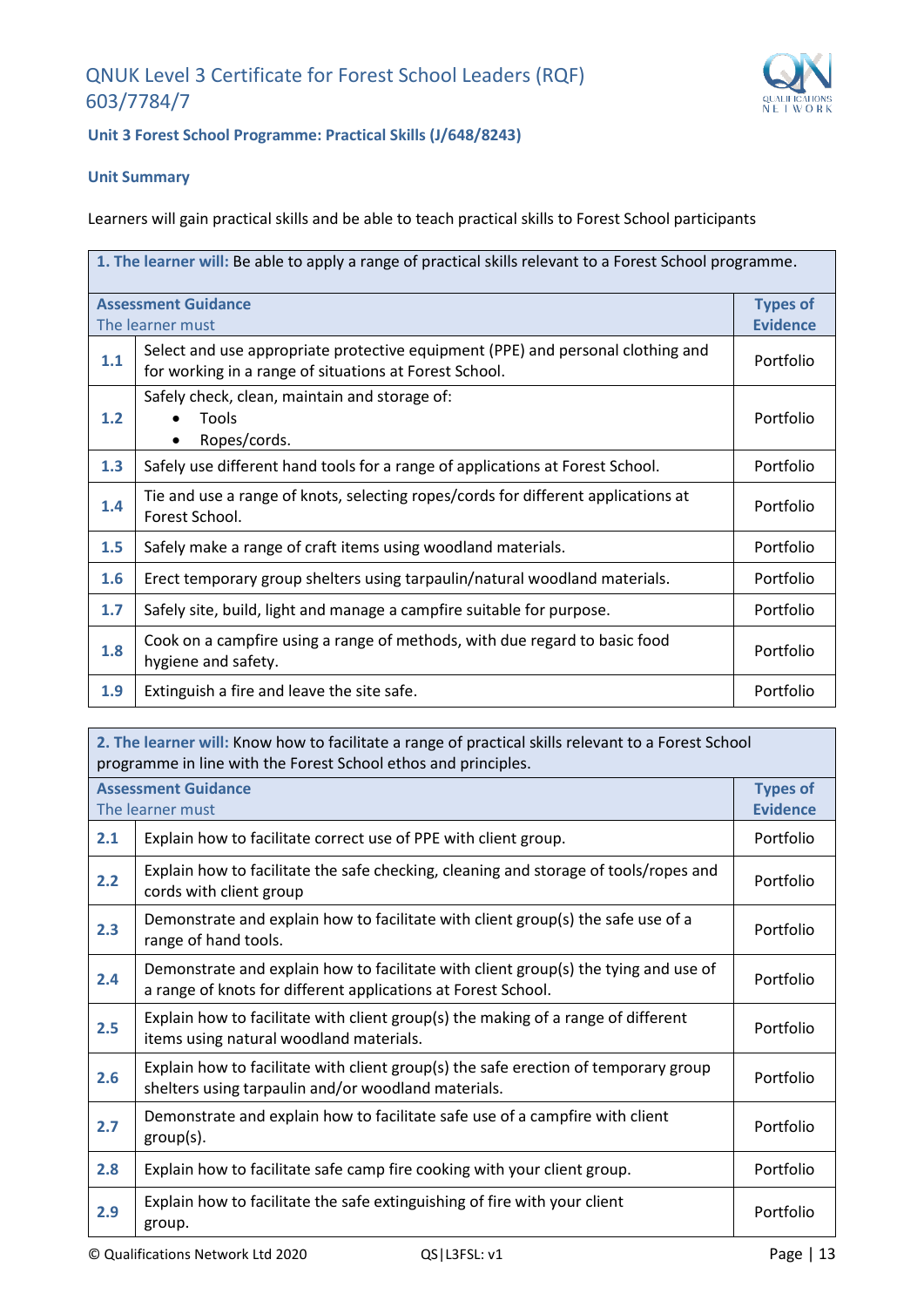

| <b>Assessment guidance</b> |                                                                                                                                                                                                                                                                                                                                                                                                                                                                                                                             |  |
|----------------------------|-----------------------------------------------------------------------------------------------------------------------------------------------------------------------------------------------------------------------------------------------------------------------------------------------------------------------------------------------------------------------------------------------------------------------------------------------------------------------------------------------------------------------------|--|
| 1.1                        | Clothing and PPE-Personal Protective Equipment<br>Across the 4 seasons<br>Minimum fire and tools plus (b.ut not limited to) one other experience e.g. collecting<br>$\bullet$<br>natural materials, shelter building, etc                                                                                                                                                                                                                                                                                                   |  |
| 1.2                        | Basic tool maintenance is to include:<br>Cleaning, drying and oiling<br>$\bullet$<br>Stropping<br>٠<br>Changing blades<br>٠<br>Checking tool condition prior to use<br>٠<br>Identifying when tools need taken out of circulation<br>$\bullet$<br>Methods of tool maintenance<br>Completion of tool maintenance log<br>Rope/cord maintenance and storage<br>Cleaning and drying<br>Checking rope/cord condition prior to use<br>٠<br>Identifying when rope/cord needs to be taken out of circulation<br>$\bullet$<br>Storage |  |
| 1.3                        | Using hand tools<br>A minimum of 6 hand tools to cover (but not limited to) the range of operations below:<br>Sawing<br>$\circ$<br>Cutting<br>O<br><b>Drilling</b><br>$\circ$<br>Whittling<br>$\circ$<br>Splitting<br>$\circ$<br>Carving<br>$\circ$<br>Ensuring task/tool and the woodland materials chosen are appropriate<br>Refer to country appropriate legislation relating to                                                                                                                                         |  |
| 1.4                        | Knots<br>The range of applications:<br>Join two ropes together<br>Attaching a rope to an object<br>Attaching two objects together<br>Tensioning a rope<br>Stopping slippage on ropes                                                                                                                                                                                                                                                                                                                                        |  |
| 1.5                        | Items made with natural materials<br>Detailed instructions and photographic evidence for making at least 4 items using a range of<br>techniques (including but not limited to):<br>Woven<br>Joined<br>Shaped<br>Carved<br>Split<br>with at least 2 items made using woodworking hand tools                                                                                                                                                                                                                                  |  |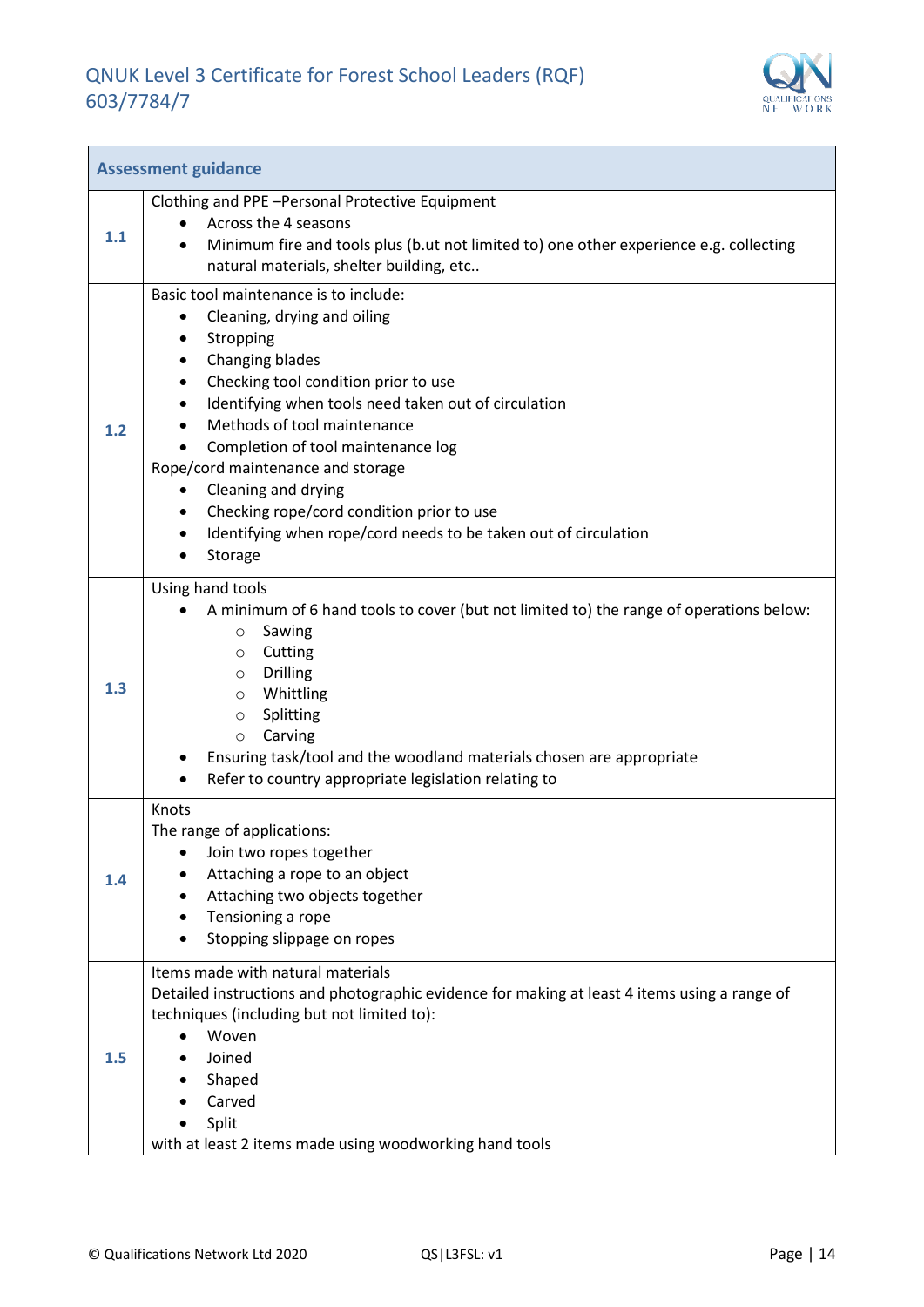

| Temporary group shelters (tarpaulin/natural woodland materials) considering the following: |                                                                                          |  |  |  |
|--------------------------------------------------------------------------------------------|------------------------------------------------------------------------------------------|--|--|--|
|                                                                                            | Weather conditions<br>$\bullet$                                                          |  |  |  |
|                                                                                            | Construction and dismantling<br>٠                                                        |  |  |  |
| 1.6                                                                                        | Group<br>٠                                                                               |  |  |  |
|                                                                                            | Site conditions/natural materials available                                              |  |  |  |
|                                                                                            | Purpose                                                                                  |  |  |  |
|                                                                                            | Minimising ecological impact                                                             |  |  |  |
|                                                                                            | Camp Fire                                                                                |  |  |  |
|                                                                                            | Purpose<br>٠                                                                             |  |  |  |
|                                                                                            | Safety equipment<br>٠                                                                    |  |  |  |
|                                                                                            | Safe positioning<br>$\bullet$                                                            |  |  |  |
|                                                                                            | <b>Woodland Type</b><br>٠                                                                |  |  |  |
|                                                                                            | Soil Type<br>٠                                                                           |  |  |  |
|                                                                                            | Permissions                                                                              |  |  |  |
|                                                                                            | Site conditions                                                                          |  |  |  |
|                                                                                            | Escape routes                                                                            |  |  |  |
|                                                                                            | Legislation                                                                              |  |  |  |
|                                                                                            | Managing the surrounding area                                                            |  |  |  |
|                                                                                            | Seating distances away from fire pit                                                     |  |  |  |
|                                                                                            | Minimising ecological impact                                                             |  |  |  |
| 1.7                                                                                        |                                                                                          |  |  |  |
|                                                                                            | <b>Building fire</b>                                                                     |  |  |  |
|                                                                                            | Fire pit base and surround                                                               |  |  |  |
|                                                                                            | Fire Lays for different purposes<br>$\bullet$                                            |  |  |  |
|                                                                                            | Non-toxic types of wood to burn<br>٠                                                     |  |  |  |
|                                                                                            | Weather                                                                                  |  |  |  |
|                                                                                            | Lighting fire                                                                            |  |  |  |
|                                                                                            | Fire lighting using range of methods including fire strikers                             |  |  |  |
|                                                                                            | Tinder, kindling and fuels                                                               |  |  |  |
|                                                                                            | Managing fire                                                                            |  |  |  |
|                                                                                            | Fire triangle                                                                            |  |  |  |
|                                                                                            | Size and type of fire                                                                    |  |  |  |
|                                                                                            | Management of resources                                                                  |  |  |  |
|                                                                                            | Cooking with fire                                                                        |  |  |  |
|                                                                                            | Methods of cooking (including but not limited to):                                       |  |  |  |
|                                                                                            | Boiling / steaming<br>$\circ$                                                            |  |  |  |
|                                                                                            | Frying<br>$\circ$                                                                        |  |  |  |
|                                                                                            | <b>Baking</b><br>$\circ$                                                                 |  |  |  |
|                                                                                            | Roasting<br>$\circ$                                                                      |  |  |  |
| 1.8                                                                                        | Over camp fire and/or the following:                                                     |  |  |  |
|                                                                                            | Storm kettle,<br>$\circ$                                                                 |  |  |  |
|                                                                                            | Jet boil,<br>$\circ$                                                                     |  |  |  |
|                                                                                            | Rocket stove<br>$\circ$                                                                  |  |  |  |
|                                                                                            | With reference to Hazard Analysis Critical Control Points (HACCP's) for higher risk food |  |  |  |
|                                                                                            | groups                                                                                   |  |  |  |
|                                                                                            | Desirable: Information about Level 2 outdoor food safety training                        |  |  |  |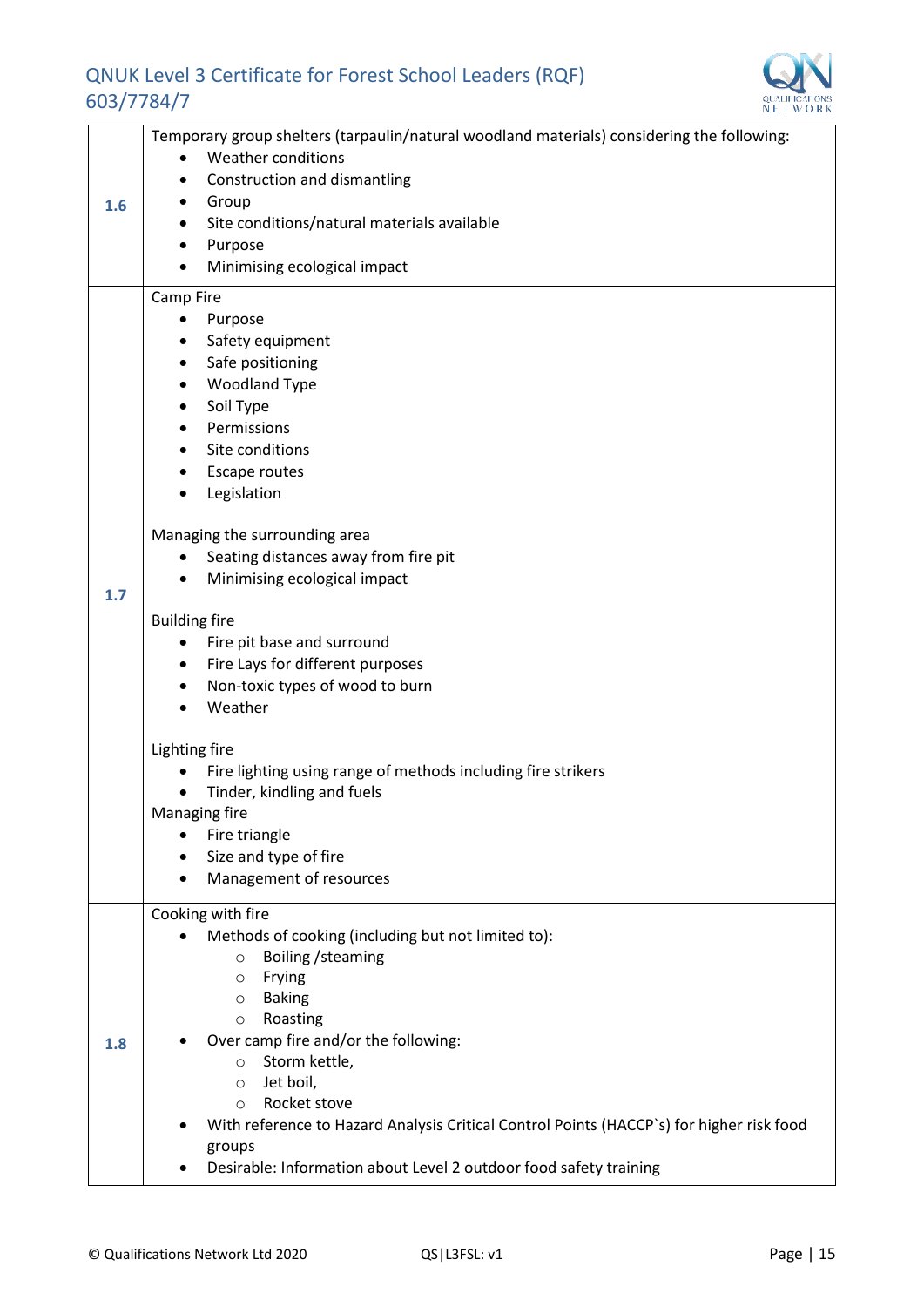

|     | <b>Extinguishing Fires</b>                                                                |
|-----|-------------------------------------------------------------------------------------------|
| 1.9 | To include permanent and temporary fires.                                                 |
|     | Show understanding of geographical context minimizing ecological impact:                  |
|     | soils<br>$\circ$                                                                          |
|     | woodland ecology.<br>$\circ$                                                              |
|     | Leave no trace principles                                                                 |
|     | Cross reference to management plan and ecological impact assessment                       |
|     | <b>Facilitation of PPE</b>                                                                |
| 2.1 | Cross reference to the handbook                                                           |
|     | Facilitation of Tool, Rope/Cord maintenance                                               |
|     | Safe storage<br>٠                                                                         |
|     | Checking<br>٠                                                                             |
|     | Maintenance of tools/ropes and cords                                                      |
| 2.2 | Taking into consideration the following:                                                  |
|     | o Age & developmental stage                                                               |
|     | Ratios<br>$\circ$                                                                         |
|     | Competence and confidence of Forest School Leader in maintaining bladed tools<br>$\circ$  |
|     | Facilitation of the use of hand tools with own client group(s)considering the following:  |
|     | FS Ethos and pedagogy<br>٠                                                                |
|     | Differentiation, age & developmental stage<br>٠                                           |
|     | Previous experience of participants<br>٠                                                  |
|     | Ratios                                                                                    |
| 2.3 | Insurance                                                                                 |
|     | Appropriate safe techniques                                                               |
|     | Ensuring learners choice of task/tool and the woodland materials are appropriate          |
|     | Safe working areas<br>٠                                                                   |
|     | Safe working distances                                                                    |
|     | Facilitation of knots with own client group(s) considering the following:                 |
| 2.4 | With regard to the FS Ethos and pedagogy                                                  |
|     | Choice of knot and rope/cord for context                                                  |
|     | Differentiation, age & developmental stage appropriate explanations                       |
| 2.5 | Facilitation of making craft items:                                                       |
|     | Choice of materials, techniques, and tools appropriate to the task in hand, age and stage |
|     | of the learner                                                                            |
|     | FS Ethos and pedagogy                                                                     |
|     | Facilitation of the erection of temporary group shelters considering the following:       |
| 2.6 | Forest School ethos and pedagogy                                                          |
|     | Source and choice of manmade and/or natural materials minimizing ecological impact        |
|     | Safe transportation of appropriate materials                                              |
|     | Safe siting, construction and dismantling                                                 |
|     | Rationale & design                                                                        |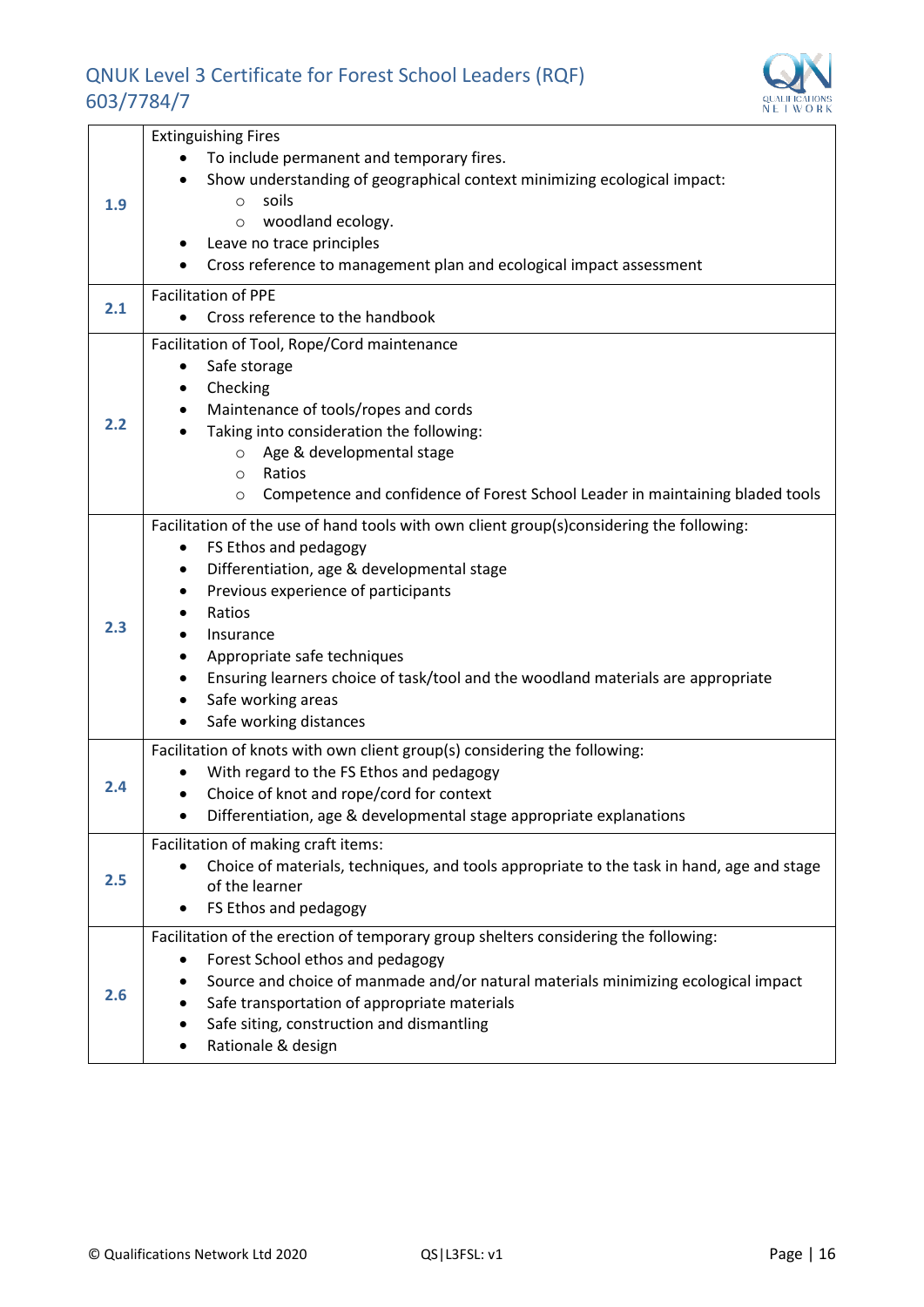

|     | Facilitation of the safe use of fire with own client group(s)considering the following: |
|-----|-----------------------------------------------------------------------------------------|
|     | FS Ethos and pedagogy                                                                   |
|     | Differentiation, age & developmental stage<br>٠                                         |
|     | Previous experience of participants<br>٠                                                |
| 2.7 | Ratios                                                                                  |
|     | Insurance                                                                               |
|     | With reference to food hygiene procedures and policy                                    |
|     | Managing the group                                                                      |
|     | Cross reference to communication strategy: eg. Neighbours                               |
|     | Facilitation of safe camp fire cooking considering the following:                       |
|     | FS Ethos and pedagogy                                                                   |
|     | Age & developmental stage<br>$\bullet$                                                  |
|     | Previous experience of participants<br>٠                                                |
|     | Ratios                                                                                  |
| 2.8 | Insurance                                                                               |
|     | With reference to food hygiene procedures and policy<br>$\bullet$                       |
|     | Managing the group<br>$\bullet$                                                         |
|     | Cross reference to communication strategy in relation to specific needs of              |
|     | individuals/client group                                                                |
|     | Facilitation of safe extinguishing of fires considering the following:                  |
|     | FS Ethos and pedagogy                                                                   |
| 2.9 | Age & developmental stage                                                               |
|     | Previous experience of participants                                                     |
|     | Ratios                                                                                  |
|     | Insurance                                                                               |
|     | Managing the group                                                                      |
|     | Cross reference to communication strategy                                               |

| <b>Rationale for level</b>                  |   |        |                                                                                                                                                                                                                                         |
|---------------------------------------------|---|--------|-----------------------------------------------------------------------------------------------------------------------------------------------------------------------------------------------------------------------------------------|
| <b>Emphasis</b><br><b>Comments</b><br>Level |   |        |                                                                                                                                                                                                                                         |
| <b>Knowledge</b>                            | 3 | Strong | The learner will know ow to perform tasks that may be complex<br>and non routine. They will be ablet to interpret relevant<br>information and ideas and be aware of different perspectives and<br>approaches to forest school practice. |
| <b>Skills</b>                               | 3 | Strong | The learner will need to be able to use appropriate cognitive and<br>practical skills, methods and procedures.                                                                                                                          |
| <b>Overall</b>                              | 3 |        |                                                                                                                                                                                                                                         |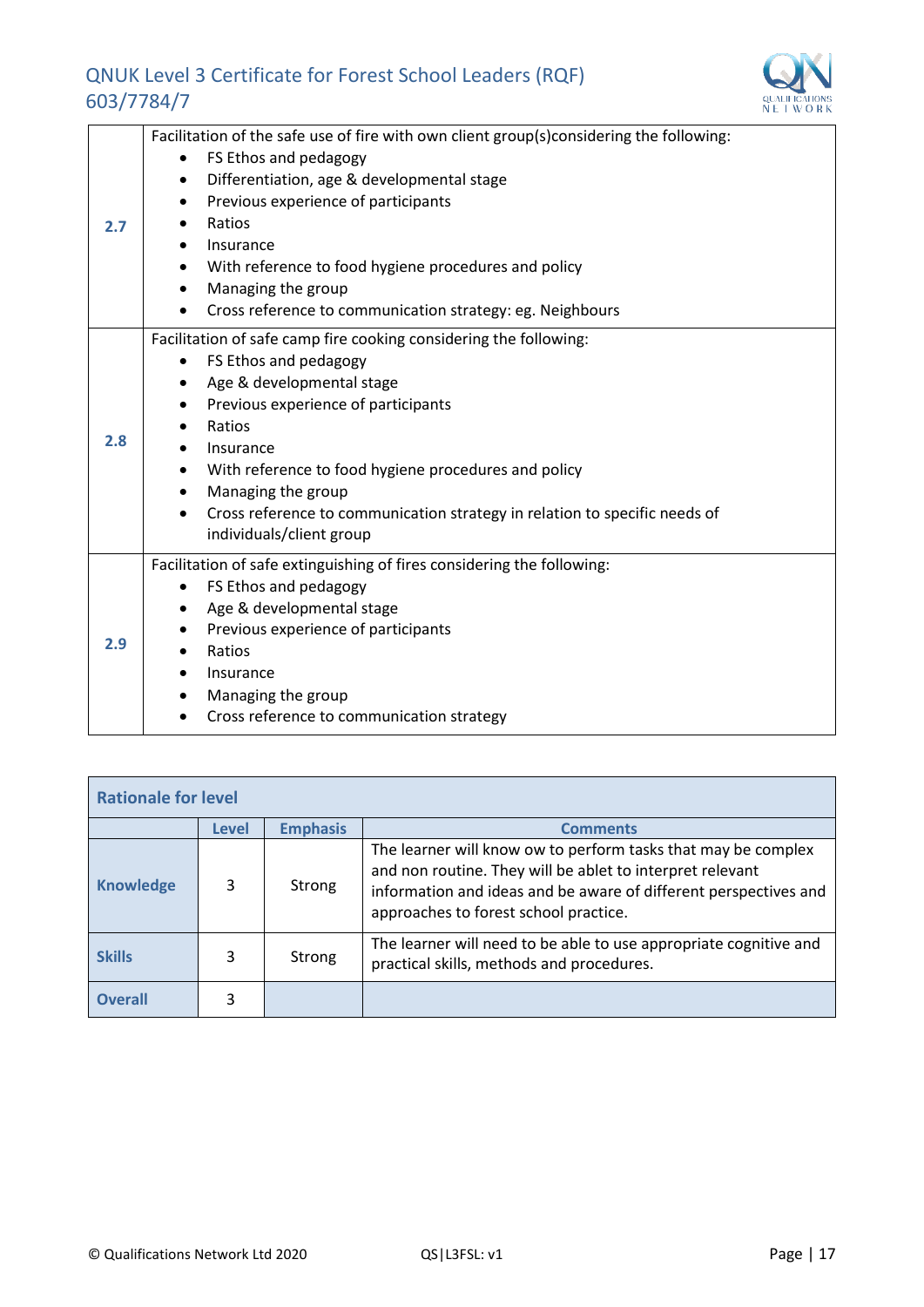$\mathbf{r}$ 



| <b>Rationale for TQT and credit</b>  |              |                                                                                                                            |   |
|--------------------------------------|--------------|----------------------------------------------------------------------------------------------------------------------------|---|
|                                      | <b>Hours</b> | <b>Comments</b>                                                                                                            |   |
| <b>Guided learning</b>               | 18           |                                                                                                                            |   |
| <b>Directed study</b>                | N/A          | Learners will undertake a range of practical activities in the work<br>environment. This will include assessed activities. |   |
| <b>Independent study</b>             | N/A          |                                                                                                                            |   |
| <b>Work-based learning</b>           | 12           |                                                                                                                            |   |
| <b>Non invigilated</b><br>assessment | N/A          |                                                                                                                            |   |
| <b>TQT:</b>                          | 30           | <b>Credit:</b>                                                                                                             | 3 |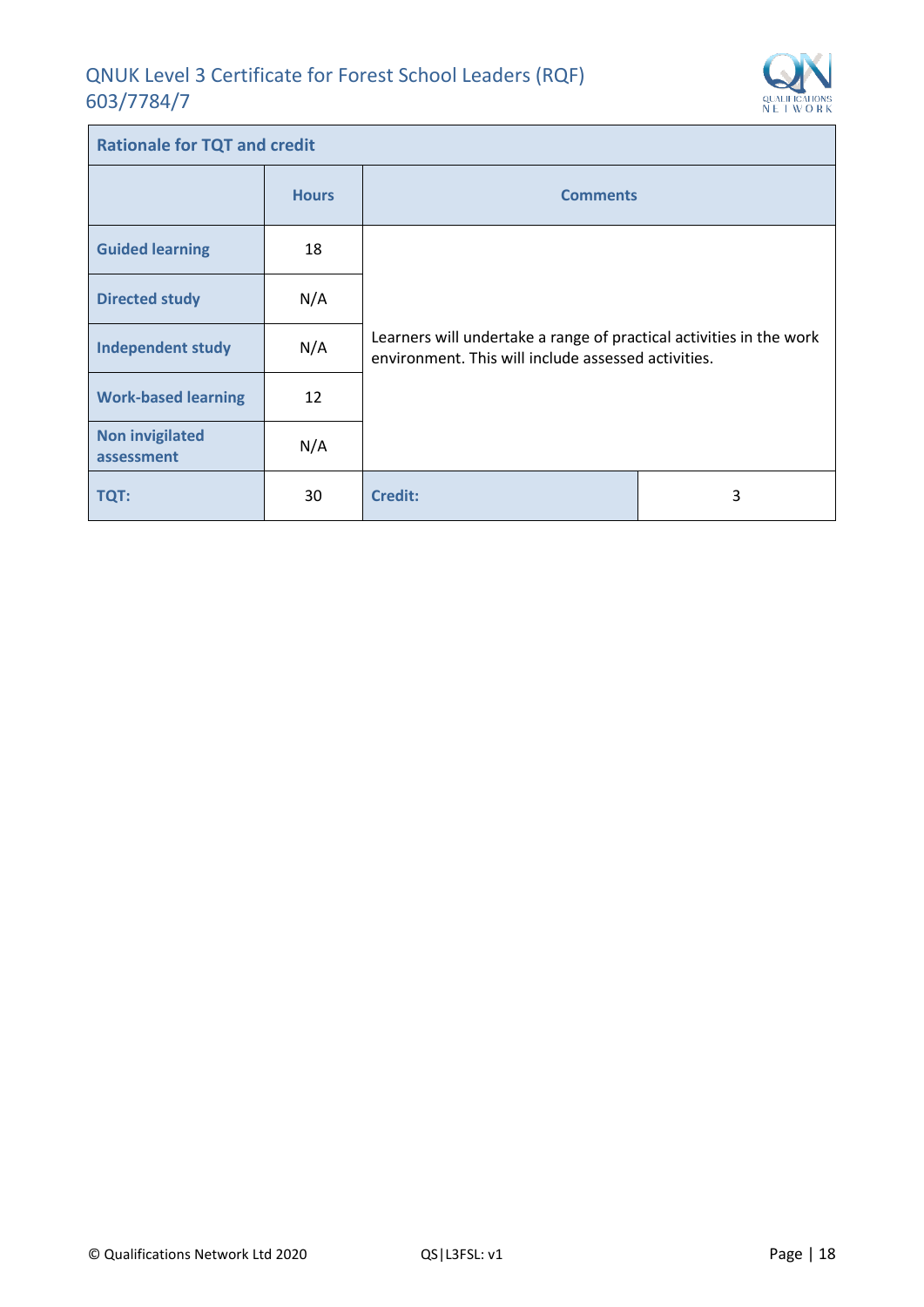

#### **Unit 4 Forest School Programme: Planning and Preparation (L/618/8244)**

#### **Unit Summary**

Learners will gain knowledge and skills to plan a Forest School programme with an understanding of the ecological impact of Forest School

| 1. The learner will: Understand the development of Forest School. |                                                                                  |                 |
|-------------------------------------------------------------------|----------------------------------------------------------------------------------|-----------------|
|                                                                   | <b>Assessment Guidance</b>                                                       | <b>Types of</b> |
|                                                                   | The learner must                                                                 | <b>Evidence</b> |
| 1.1                                                               | Summarise the key factors that have influenced the development of Forest School. | Portfolio       |
| 1.2                                                               | Identify local Forest School practice and networks.                              | Portfolio       |
| 1.3                                                               | Evaluate one piece of research on Forest School.                                 | Portfolio       |

|     | 2. The learner will: Be able to manage the ecological impact of a Forest School programme.                                                                   |                 |  |
|-----|--------------------------------------------------------------------------------------------------------------------------------------------------------------|-----------------|--|
|     | <b>Assessment Guidance</b><br><b>Types of</b>                                                                                                                |                 |  |
|     | The learner must                                                                                                                                             | <b>Evidence</b> |  |
| 2.1 | Assess the ecological impact of running Forest School Programmes on own site.                                                                                | Portfolio       |  |
| 2.2 | Use the ecological impact assessment to create a three year management plan for<br>the sustainable use of own Forest School site and to enhance biodiversity | Portfolio       |  |

| 3. The learner will: Be able to develop the underpinning documents required for a Forest School |                                                                                                                                                                                                                                                                                                                                                                    |                 |
|-------------------------------------------------------------------------------------------------|--------------------------------------------------------------------------------------------------------------------------------------------------------------------------------------------------------------------------------------------------------------------------------------------------------------------------------------------------------------------|-----------------|
|                                                                                                 | programme.                                                                                                                                                                                                                                                                                                                                                         |                 |
|                                                                                                 | <b>Assessment Guidance</b>                                                                                                                                                                                                                                                                                                                                         | <b>Types of</b> |
|                                                                                                 | The learner must                                                                                                                                                                                                                                                                                                                                                   | <b>Evidence</b> |
| 3.1                                                                                             | Create a handbook containing:<br>relevant policies and procedures in line with statutory requirements,<br>$\bullet$<br>including documents that underpin good practice for own Forest School<br>programmes;<br>comprehensive risk assessments and risk benefit analysis;<br>$\bullet$<br>a Forest School communication strategy for all stakeholders.<br>$\bullet$ | Portfolio       |

| 4. The learner will: Be able to plan a Forest School programme in line with the Forest School ethos and<br>principles. |                                                                                                                             |                 |
|------------------------------------------------------------------------------------------------------------------------|-----------------------------------------------------------------------------------------------------------------------------|-----------------|
|                                                                                                                        | <b>Assessment Guidance</b>                                                                                                  | <b>Types of</b> |
|                                                                                                                        | The learner must                                                                                                            | <b>Evidence</b> |
| 4.1                                                                                                                    | Explain the role of the Forest School programme leader.                                                                     | Portfolio       |
| 4.2                                                                                                                    | Explain the rationale of own Forest School programme showing links to own client<br>group's learning and development needs. | Portfolio       |
| 4.3                                                                                                                    | Plan the first session of an 'Introduction to Forest School programme'.                                                     | Portfolio       |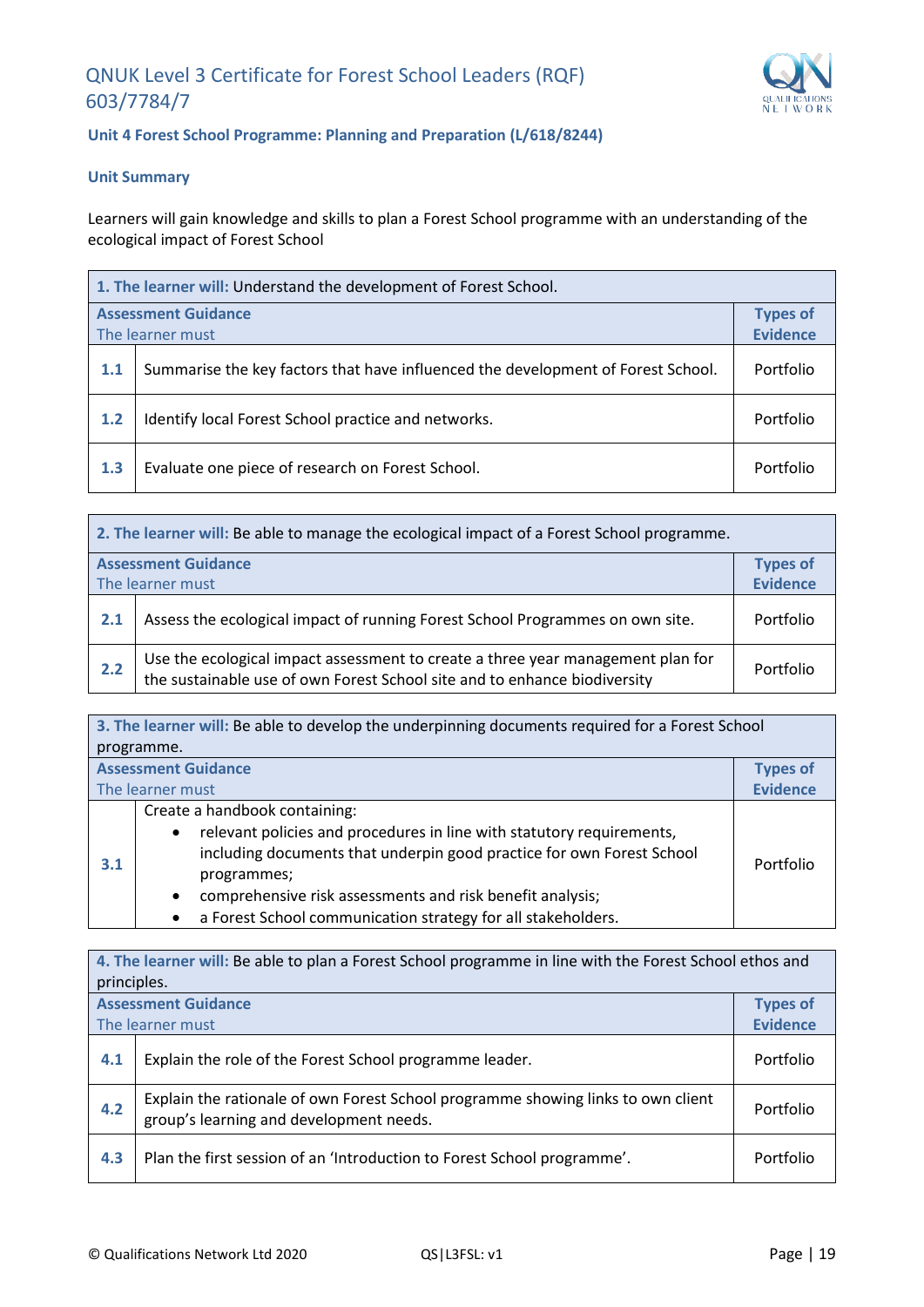

| <b>Assessment guidance</b> |                                                                                                                                                                                                                                                                                |  |  |
|----------------------------|--------------------------------------------------------------------------------------------------------------------------------------------------------------------------------------------------------------------------------------------------------------------------------|--|--|
| 1.1                        | Key events and influences in the Forest School movement and in outdoor learning that have<br>informed the current Forest School Principles and Criteria                                                                                                                        |  |  |
| 1.2                        | Local Forest School practice and networks:<br>Town/City/County/Region/Country                                                                                                                                                                                                  |  |  |
| 1.3                        | Forest School Research: Substantive, authentic, relevant and valid. Expectation that Level 3<br>trainee includes own opinions on methodology, the outcome, relevance and linking to their own<br>experience                                                                    |  |  |
| 2.1                        | History of site<br>$\bullet$<br>Stakeholders<br>Ecological survey - ie Flora, Fauna, Abiotic Elements<br>Special features<br>Designations - Ecological & Historical<br>Type and level of impact<br>Mitigations<br>$\bullet$<br>Biodiversity Action Plan (BAP and LBAP) species |  |  |
| 2.2                        | Vision for the site<br>Plans to enhance biodiversity<br>$\bullet$<br>Anticipated use of the site<br>٠<br>Mitigating impact<br>Detailing how client group are involved with the management<br>processes<br>Evidence of ongoing monitoring<br>Biosecurity                        |  |  |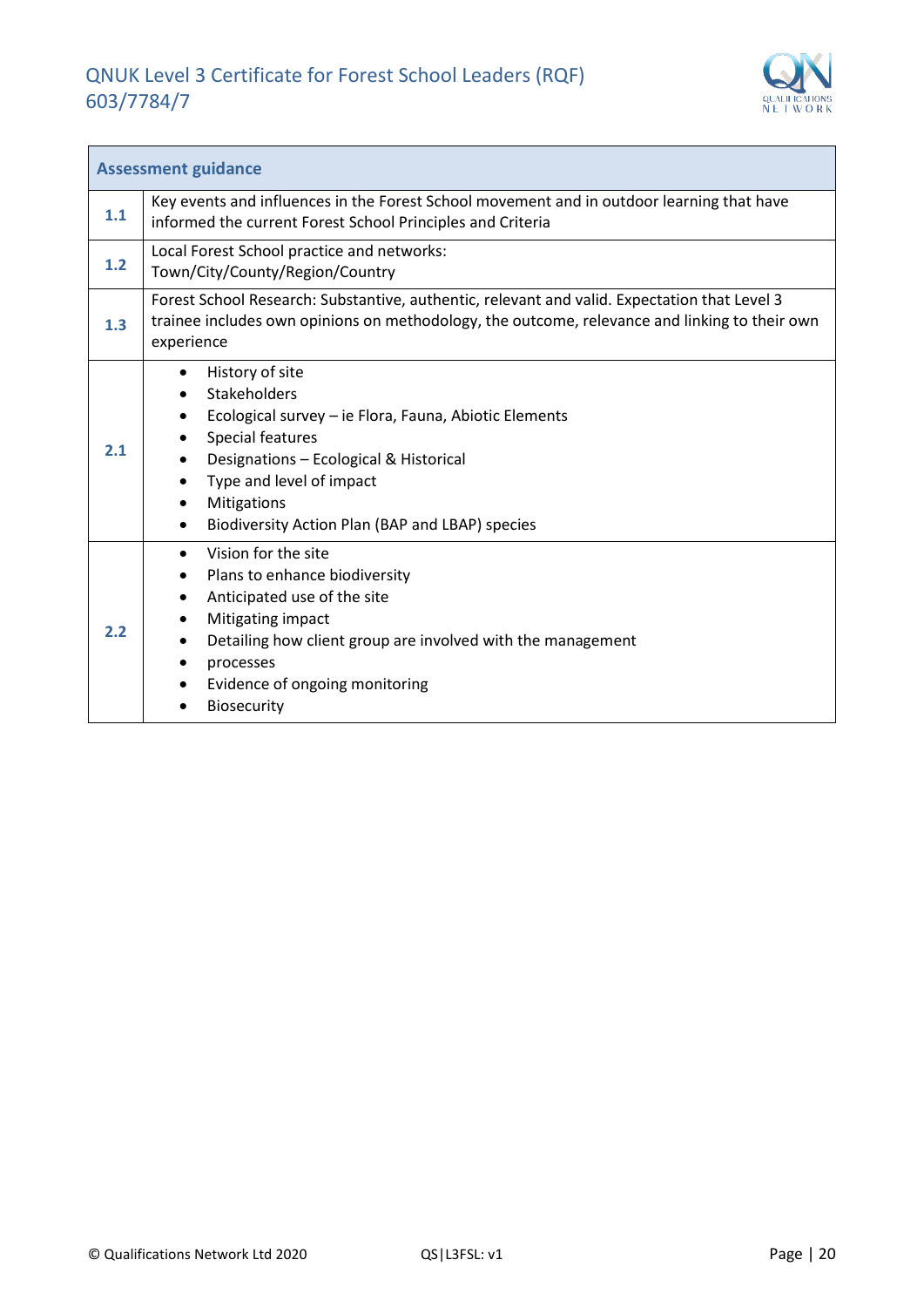

|      | FS Handbook should include the following documents (with reference to appropriate legislation)   |  |  |  |  |  |
|------|--------------------------------------------------------------------------------------------------|--|--|--|--|--|
|      | - please note, this can be cross referenced from other assessment criteria:                      |  |  |  |  |  |
|      | Contents<br>$\bullet$                                                                            |  |  |  |  |  |
|      | Declaration of review date<br>$\bullet$                                                          |  |  |  |  |  |
|      | Declaration the Handbook has been read by all supporting adults with a regular role<br>$\bullet$ |  |  |  |  |  |
|      | Vision statement for your own Forest School reflecting the Forest School Ethos and<br>$\bullet$  |  |  |  |  |  |
|      | Principles (to include the pedagogy of Forest School and the role of play and choice)            |  |  |  |  |  |
|      | Policy statements and procedures which arise from them, to include the following (not<br>٠       |  |  |  |  |  |
|      | limited to):                                                                                     |  |  |  |  |  |
|      | Behaviour<br>$\circ$                                                                             |  |  |  |  |  |
|      | Environmental<br>$\circ$                                                                         |  |  |  |  |  |
|      | Ecological Impact                                                                                |  |  |  |  |  |
|      | Landowner's Agreement<br>٠                                                                       |  |  |  |  |  |
|      | <b>Woodland Management</b><br>٠                                                                  |  |  |  |  |  |
|      | Equality<br>$\circ$                                                                              |  |  |  |  |  |
|      | Including Prevent Duty where appropriate                                                         |  |  |  |  |  |
|      | Health & Safety<br>$\circ$                                                                       |  |  |  |  |  |
|      | <b>Accident &amp; Emergency</b><br>٠                                                             |  |  |  |  |  |
|      | Cooking including food hygiene<br>٠                                                              |  |  |  |  |  |
|      | <b>COSHH</b><br>$\blacksquare$                                                                   |  |  |  |  |  |
| 3.1a | <b>Extreme Weather</b><br>п                                                                      |  |  |  |  |  |
|      | Fire<br>п                                                                                        |  |  |  |  |  |
|      | <b>First Aid</b><br>$\blacksquare$                                                               |  |  |  |  |  |
|      | Insurances<br>$\blacksquare$                                                                     |  |  |  |  |  |
|      | <b>Manual Handling</b><br>٠                                                                      |  |  |  |  |  |
|      | <b>Risk Management</b><br><b>Risk Assessments</b><br>$\blacksquare$                              |  |  |  |  |  |
|      | Risk Benefit Analysis<br>٠                                                                       |  |  |  |  |  |
|      | Tools<br>$\blacksquare$                                                                          |  |  |  |  |  |
|      | Transport<br>п                                                                                   |  |  |  |  |  |
|      | Welfare inc clothing, PPE, toileting, food & drink                                               |  |  |  |  |  |
|      | Safeguarding<br>$\circ$                                                                          |  |  |  |  |  |
|      | Anti-bullying                                                                                    |  |  |  |  |  |
|      | Confidentiality                                                                                  |  |  |  |  |  |
|      | Child/vulnerable adults protection<br>$\blacksquare$                                             |  |  |  |  |  |
|      | Data Protection and personal data handling/ ICO<br>٠                                             |  |  |  |  |  |
|      | <b>DBS</b><br>$\blacksquare$                                                                     |  |  |  |  |  |
|      | Disclosure/accusation                                                                            |  |  |  |  |  |
|      | Lost or missing child                                                                            |  |  |  |  |  |
|      | Social Media                                                                                     |  |  |  |  |  |
|      | Staff, ratios, roles and responsibilities                                                        |  |  |  |  |  |
|      | <b>Visitor Protocol</b>                                                                          |  |  |  |  |  |
|      |                                                                                                  |  |  |  |  |  |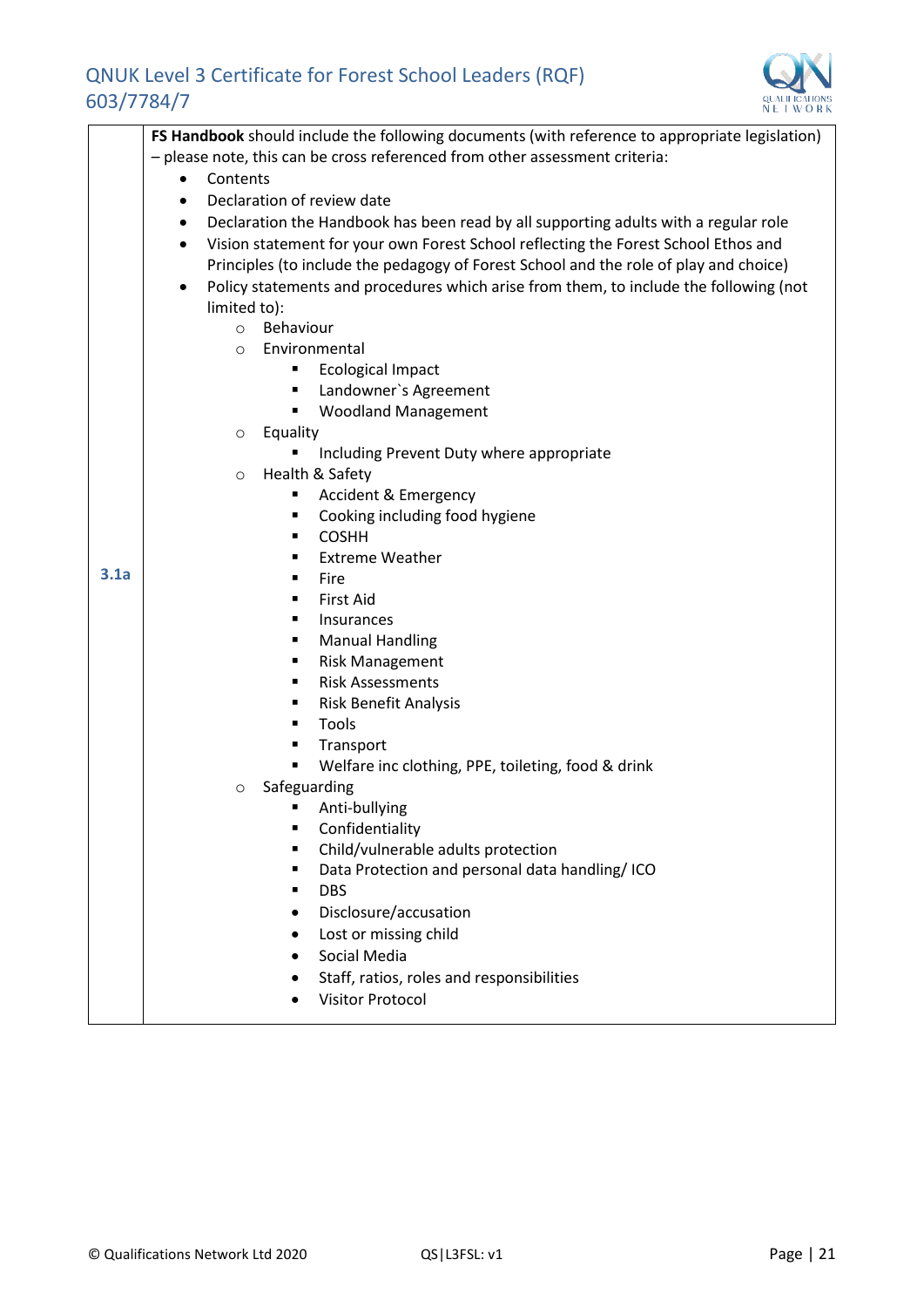

|                  | Forest School Risk Benefit Assessments appropriate to client group including individual/special |
|------------------|-------------------------------------------------------------------------------------------------|
| 3.1 <sub>b</sub> | needs and should include (not limited to):                                                      |
|                  | Camp fires<br>٠                                                                                 |
|                  | Camp fire cooking                                                                               |
|                  |                                                                                                 |
|                  | <b>Collecting Natural Materials</b>                                                             |
|                  | Den Building                                                                                    |
|                  | Ropes                                                                                           |
|                  | Site                                                                                            |
|                  | Tools                                                                                           |
|                  |                                                                                                 |
|                  | Weather                                                                                         |
|                  | <b>Stakeholders include:</b>                                                                    |
|                  | Landowner/land manager<br>٠                                                                     |
|                  | Management Team                                                                                 |
|                  |                                                                                                 |
|                  | Neighbours                                                                                      |
|                  | <b>Organisational Partners</b><br>$\circ$                                                       |
| 3.1 <sub>c</sub> | Other site users<br>$\circ$                                                                     |
|                  | Participants<br>$\circ$                                                                         |
|                  | Parents/Carers                                                                                  |
|                  | $\circ$                                                                                         |
|                  | <b>Staff</b><br>$\circ$                                                                         |
|                  | Volunteers<br>$\circ$                                                                           |
|                  | Any other interested parties<br>$\circ$                                                         |
|                  | What is the role of the Forest School Leader? Understanding should be mapped to the Forest      |
|                  | school Ethos and Principles. This could be presented (but not limited to) a:                    |
|                  |                                                                                                 |
|                  | Job description<br>$\bullet$                                                                    |
| 4.1              | Detailed mind map                                                                               |
|                  | Written explanation                                                                             |
|                  | Video presentation                                                                              |
|                  | <b>Power Point</b>                                                                              |
|                  | Include rationale of your Forest School programme linked to the individuals' learning and       |
| 4.2              | development needs in your client group                                                          |
|                  |                                                                                                 |
|                  | Session plans to include (but not limited to):                                                  |
|                  | <b>Practical issues:</b>                                                                        |
|                  | Weather check<br>$\Omega$                                                                       |
|                  | Site check<br>$\circ$                                                                           |
|                  | <b>Staffing</b><br>$\circ$                                                                      |
|                  | Resources ie kit, craft resources, refreshments and handbook<br>$\circ$                         |
|                  | Safety & welfare equipment                                                                      |
|                  | $\circ$                                                                                         |
|                  | Risk Benefit Assessments for the experiences in that particular session<br>$\circ$              |
|                  | Possible Lines of Development: linking to the learning and development needs of the             |
|                  |                                                                                                 |
| 4.3              | individuals in the group demonstrating how your planning has been informed by the               |
|                  | previous session. (The learner is not required to plan all the sessions for an `Introductory    |
|                  | to Forest School Programme` in advance, as each session will be informed by the                 |
|                  | previous session).                                                                              |
|                  | Other areas to include on the session plan are:                                                 |
|                  |                                                                                                 |
|                  | Establishing a safe community of learning<br>$\circ$                                            |
|                  | Establishing group expectations<br>$\circ$                                                      |
|                  | Opportunities for self-directed learning and play<br>O                                          |
|                  | Opportunities for holistic development<br>$\circ$                                               |
|                  | Opportunities for participant reflection<br>O                                                   |
|                  |                                                                                                 |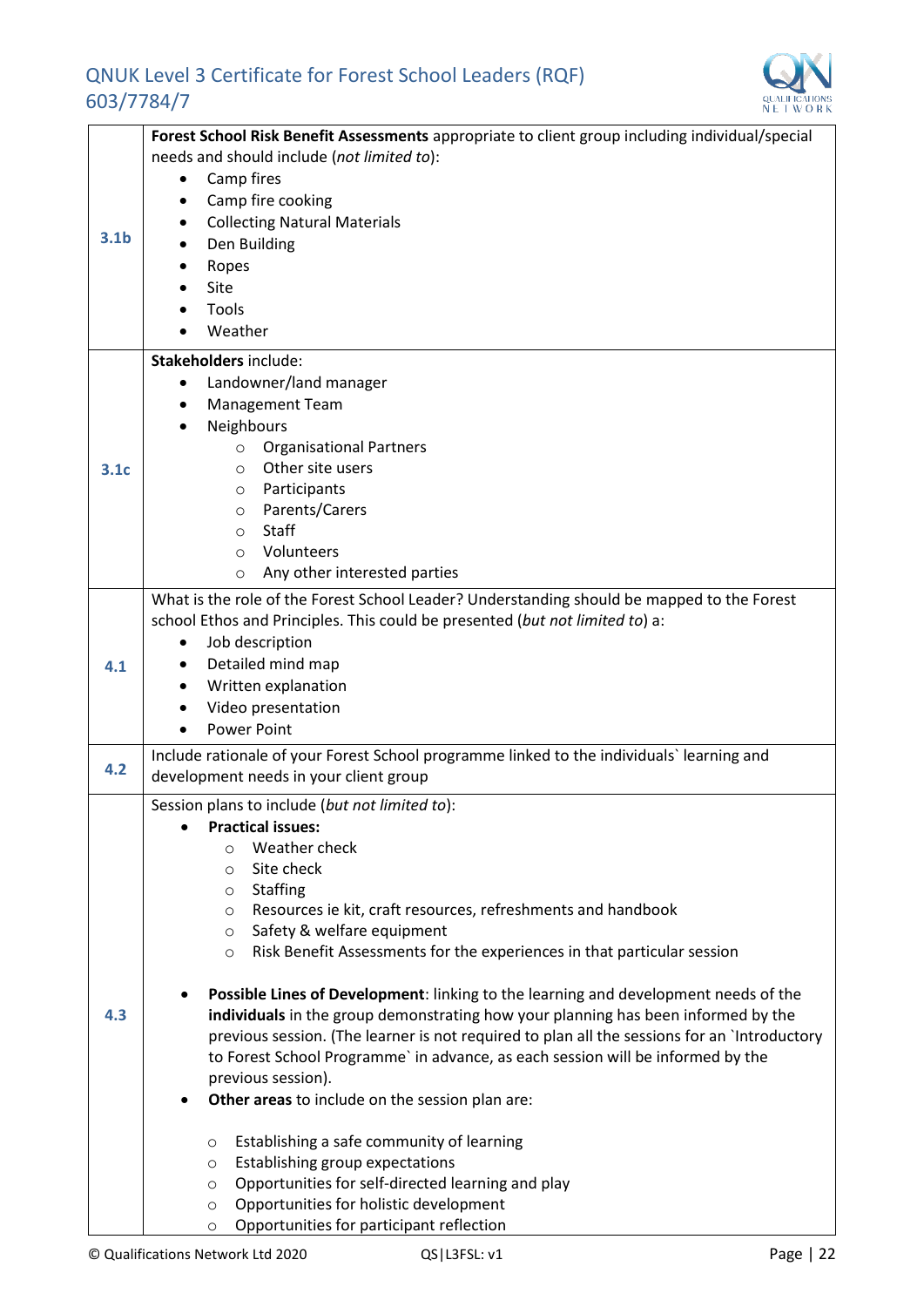

| <b>Rationale for level</b> |       |                 |                                                                                                                                                                                                                                         |  |
|----------------------------|-------|-----------------|-----------------------------------------------------------------------------------------------------------------------------------------------------------------------------------------------------------------------------------------|--|
|                            | Level | <b>Emphasis</b> | <b>Comments</b>                                                                                                                                                                                                                         |  |
| <b>Knowledge</b>           | 3     | Strong          | The learner will know ow to perform tasks that may be complex<br>and non routine. They will be ablet to interpret relevant<br>information and ideas and be aware of different perspectives and<br>approaches to forest school practice. |  |
| <b>Skills</b>              | 3     | Strong          | The learner will need to be able to use appropriate cognitive and<br>practical skills, methods and procedures.                                                                                                                          |  |
| <b>Overall</b>             | 3     |                 |                                                                                                                                                                                                                                         |  |

| <b>Rationale for TQT and credit</b>  |              |                                                                                          |   |  |
|--------------------------------------|--------------|------------------------------------------------------------------------------------------|---|--|
|                                      | <b>Hours</b> | <b>Comments</b>                                                                          |   |  |
| <b>Guided learning</b>               | 15           | Learners will develop a portfolio of evidence and undertake some<br>independent research |   |  |
| <b>Directed study</b>                | N/A          |                                                                                          |   |  |
| <b>Independent study</b>             | 5            |                                                                                          |   |  |
| <b>Work-based learning</b>           | N/A          |                                                                                          |   |  |
| <b>Non invigilated</b><br>assessment | 10           |                                                                                          |   |  |
| <b>TQT:</b>                          | 30           | <b>Credit:</b>                                                                           | 3 |  |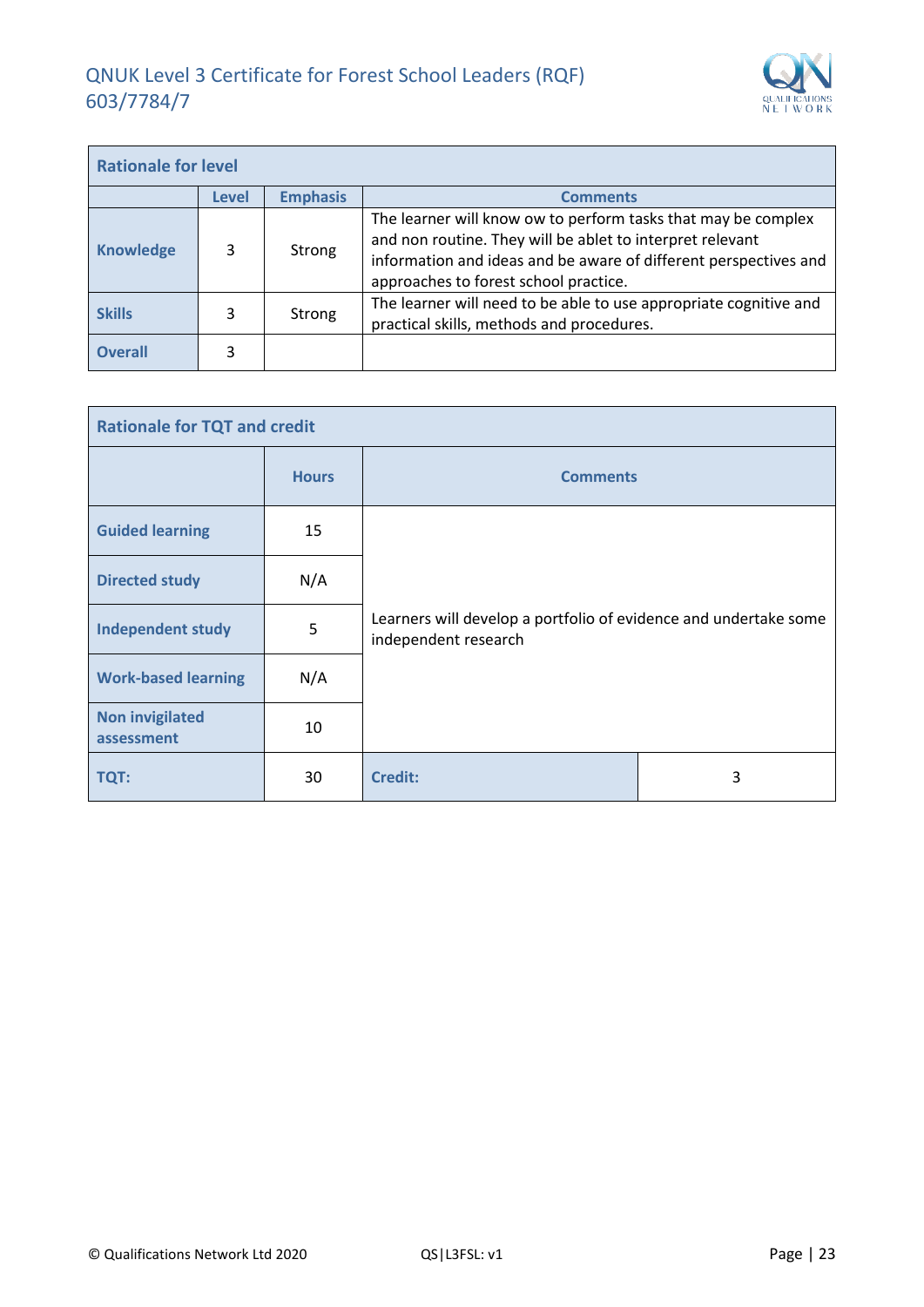

h

#### **Unit 5 Supporting a Forest School Programme: Delivery (R/618/8245)**

#### **Unit Summary**

 $\mathbf{r}$ 

Learners will gain knowledge and skills to facilitate and evaluate a Forest School Programme

| 1. The learner will: Be able to facilitate an 'Introduction to Forest School Programme' according to the |                                                                                                                                                         |           |  |
|----------------------------------------------------------------------------------------------------------|---------------------------------------------------------------------------------------------------------------------------------------------------------|-----------|--|
| Forest School ethos and principles.                                                                      |                                                                                                                                                         |           |  |
|                                                                                                          | <b>Types of</b><br><b>Assessment Guidance</b><br><b>Evidence</b>                                                                                        |           |  |
| The learner must                                                                                         |                                                                                                                                                         |           |  |
| 1.1                                                                                                      | Facilitate an 'Introduction to Forest School Programme' with a minimum of six<br>sessions, demonstrating flexibility in response to individuals' needs. | Portfolio |  |

**2. The learner will:** Be able to assess the impact of the 'Introduction to Forest School Programme' on participants.

| <b>Assessment Guidance</b><br>The learner must |                                                                                                                                                                           |           |
|------------------------------------------------|---------------------------------------------------------------------------------------------------------------------------------------------------------------------------|-----------|
| 2.1                                            | Observe a minimum of three participants assessing the impact of the 'Introduction<br>to Forest School Programme on each of the participant's learning and<br>development. | Portfolio |
| 2.2                                            | Make recommendations for progressing each individual's learning and<br>development as the programme continues.                                                            | Portfolio |

| 3. The learner will: Be able to evaluate an 'Introduction to Forest School Programme'. |                                                                                                                                                                        |           |  |  |
|----------------------------------------------------------------------------------------|------------------------------------------------------------------------------------------------------------------------------------------------------------------------|-----------|--|--|
|                                                                                        | <b>Assessment Guidance</b><br><b>Types of</b>                                                                                                                          |           |  |  |
| The learner must                                                                       |                                                                                                                                                                        |           |  |  |
| 3.1                                                                                    | Evaluate each session of the 'Introduction to Forest School Programme' showing<br>how observations and evaluations inform future session plans.                        | Portfolio |  |  |
| 3.2                                                                                    | Carry out a summative evaluation at the end of the 'Introduction to Forest School<br>Programme' explaining how this will inform your long term Forest School strategy. | Portfolio |  |  |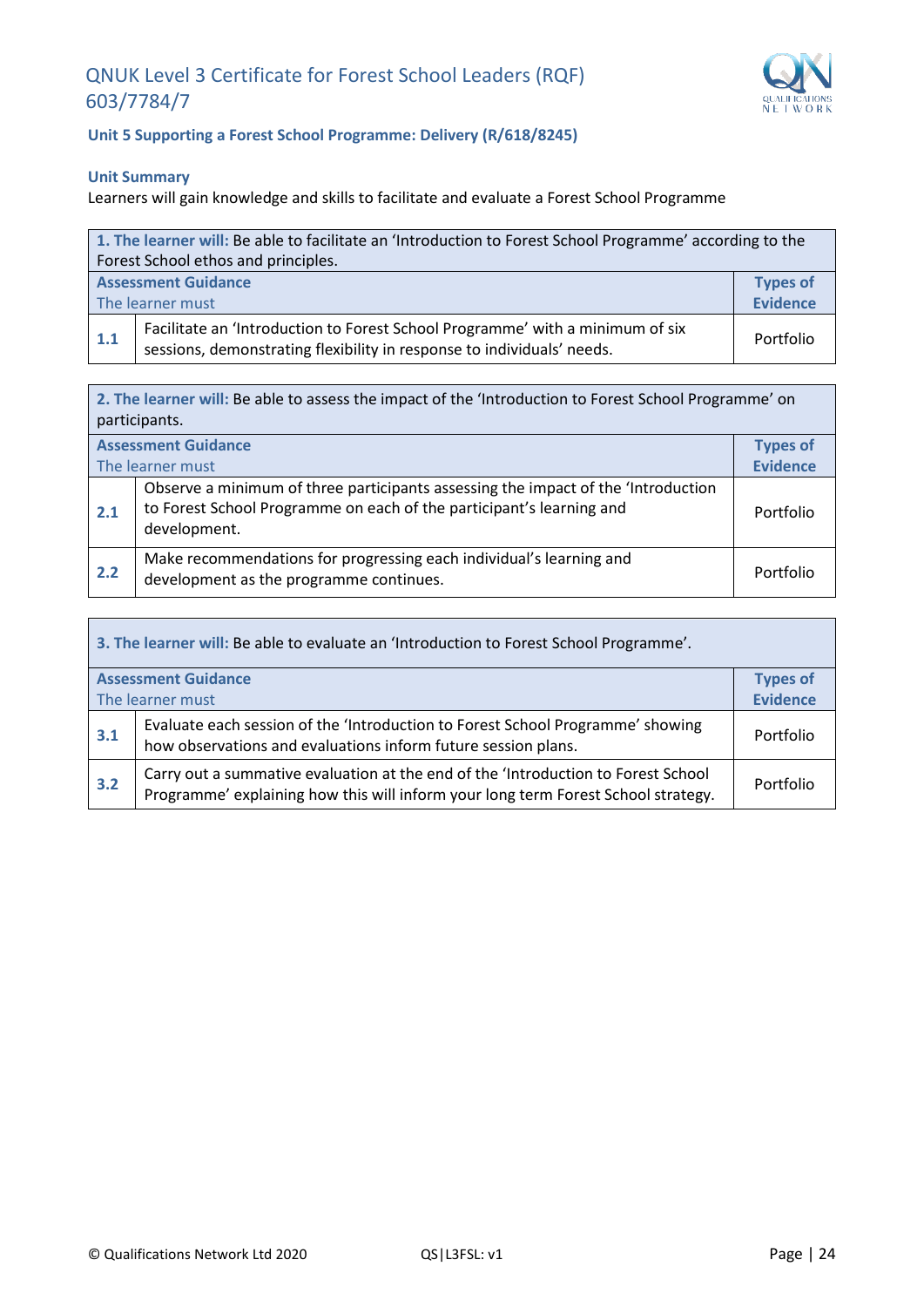<u> Tanzania (h. 1878).</u>



| <b>Assessment guidance</b> |                                                                                                                                                                                                                                                                                                                                                                                                                                                                                                                                                                                                                                                                                                                                                                                                                                                                                                                                                                                                                                                                                                                                     |  |  |  |  |
|----------------------------|-------------------------------------------------------------------------------------------------------------------------------------------------------------------------------------------------------------------------------------------------------------------------------------------------------------------------------------------------------------------------------------------------------------------------------------------------------------------------------------------------------------------------------------------------------------------------------------------------------------------------------------------------------------------------------------------------------------------------------------------------------------------------------------------------------------------------------------------------------------------------------------------------------------------------------------------------------------------------------------------------------------------------------------------------------------------------------------------------------------------------------------|--|--|--|--|
|                            | Refer to the FS Ethos and Principles Document at www.forestschoolassociation.org/what-is-<br>forest-school                                                                                                                                                                                                                                                                                                                                                                                                                                                                                                                                                                                                                                                                                                                                                                                                                                                                                                                                                                                                                          |  |  |  |  |
|                            | On final submission of course work trainees present documentation for the initial six consecutive<br>sessions demonstrating flexibility and progression from one session to the next, based on<br>evaluations reflecting participant's interests, motivations and needs.                                                                                                                                                                                                                                                                                                                                                                                                                                                                                                                                                                                                                                                                                                                                                                                                                                                            |  |  |  |  |
|                            | Facilitation of `Introduction to Forest School Programme`                                                                                                                                                                                                                                                                                                                                                                                                                                                                                                                                                                                                                                                                                                                                                                                                                                                                                                                                                                                                                                                                           |  |  |  |  |
| 1.1                        | A minimum of 6 sessions<br>$\bullet$<br>Planning, delivery, observation and evaluations. Strong recommendation the group size<br>$\bullet$<br>will be a max of 16 (min 8) except in exceptional circumstances where a supporting<br>rationale is provided prior to delivery of the 'Introduction to Forest School Programme'.<br>Min session time 2 hours with as much contact time as possible on site with the<br>$\bullet$<br>aspiration to spend longer in the natural world as the programme progresses.<br>It is recommended that there are a minimum of 2 adults if working on school site and a<br>$\bullet$<br>minimum of 3 adults if working remotely. It is best practice to ensure there are sufficient<br>competent adults to carry out emergency action plans.<br>The majority of the core group of participants should remain the same throughout the<br>$\bullet$<br>'Introduction to Forest School Programme'.<br>If a trainee wishes to extend their programme after the initial 6 sessions prior to<br>$\bullet$<br>qualification, in line with Forest School principles, a short rationale should be given with |  |  |  |  |
|                            | reference to:<br>Insurance<br>$\circ$<br>Risk Benefit Assessment to reflect still in training<br>$\circ$<br>Landowner's acknowledgment (if private land)<br>$\circ$                                                                                                                                                                                                                                                                                                                                                                                                                                                                                                                                                                                                                                                                                                                                                                                                                                                                                                                                                                 |  |  |  |  |
|                            | Completed coursework to be submitted within the agreed timeframe and qualification achieved,<br>prior to starting new Forest School programmes                                                                                                                                                                                                                                                                                                                                                                                                                                                                                                                                                                                                                                                                                                                                                                                                                                                                                                                                                                                      |  |  |  |  |
| 2.1                        | Observations:<br>Pre `Introduction to Forest School Programme` baseline assessment for each of the three<br>participants<br>Documented evidence of objective observations from each session, for each of the three<br>participants                                                                                                                                                                                                                                                                                                                                                                                                                                                                                                                                                                                                                                                                                                                                                                                                                                                                                                  |  |  |  |  |
|                            | Evaluation of the above observations to assess the impact on the learning and<br>development of the three participants<br>Summative evaluation of each of the participants learning and development describing<br>$\bullet$<br>the impact of the `Introduction to Forest School Programme                                                                                                                                                                                                                                                                                                                                                                                                                                                                                                                                                                                                                                                                                                                                                                                                                                           |  |  |  |  |
|                            | Recommendations for extending the participant's learning and development at Forest School in                                                                                                                                                                                                                                                                                                                                                                                                                                                                                                                                                                                                                                                                                                                                                                                                                                                                                                                                                                                                                                        |  |  |  |  |
| 2.2                        | future sessions                                                                                                                                                                                                                                                                                                                                                                                                                                                                                                                                                                                                                                                                                                                                                                                                                                                                                                                                                                                                                                                                                                                     |  |  |  |  |
| 3.1                        | <b>Forest School Programme Evaluation:</b><br>Pre `Introduction to Forest School Programme` baseline assessment of the whole group<br>٠<br>Documented evidence from each session with objective observations about what<br>$\bullet$<br>actually happened compared to the plan<br>Reflection on each session, including:<br>What worked well/didn't work well<br>$\circ$<br>Key learning and development aspects for participants and leaders<br>$\circ$<br>Recommendations to inform the next session plan                                                                                                                                                                                                                                                                                                                                                                                                                                                                                                                                                                                                                         |  |  |  |  |
| 3.2                        | Summative Evaluation - First 6 sessions of `Introduction to Forest School Programme'. Consider:<br>What went well through the `Introduction to Forest School                                                                                                                                                                                                                                                                                                                                                                                                                                                                                                                                                                                                                                                                                                                                                                                                                                                                                                                                                                        |  |  |  |  |